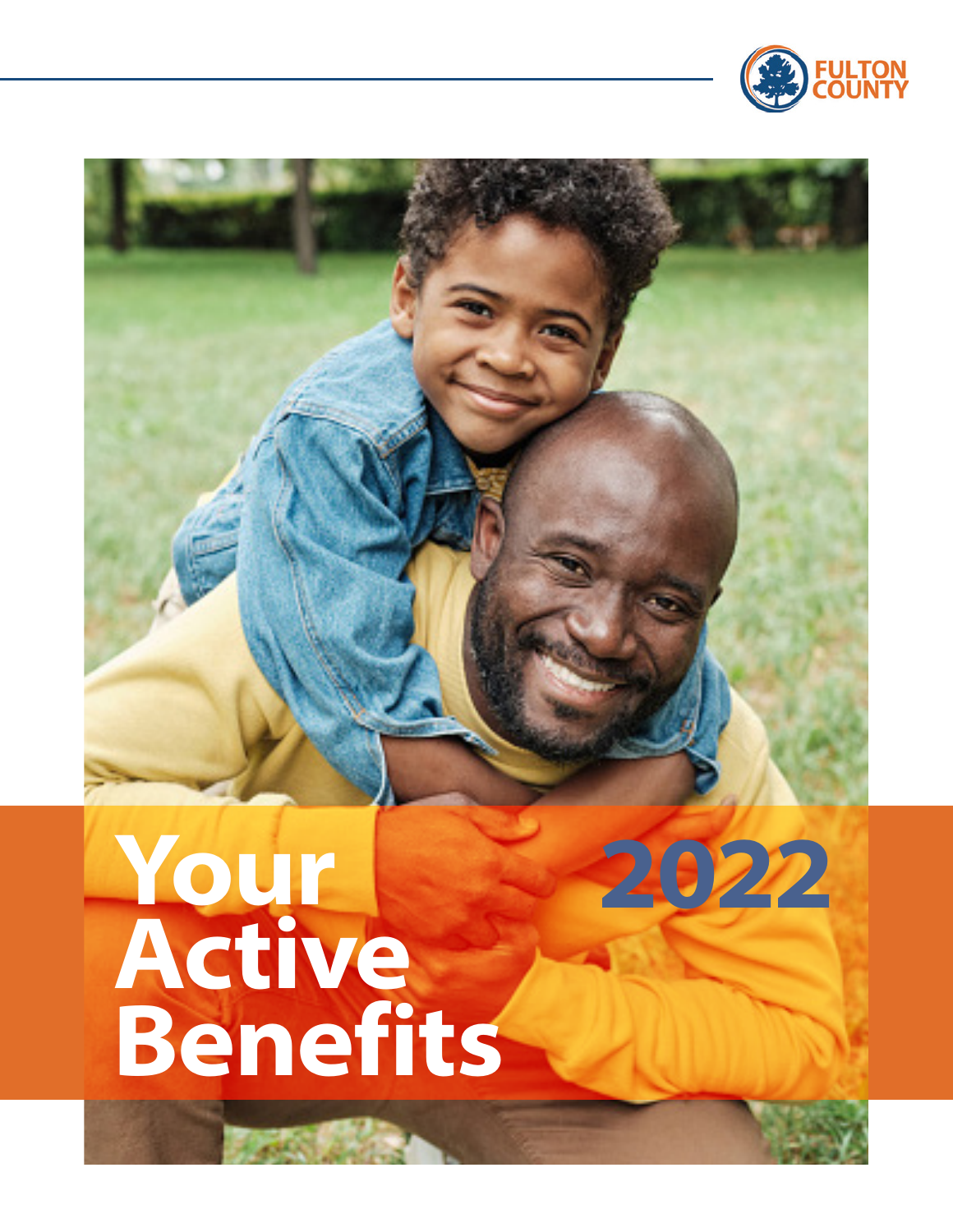# What's Inside

| 2022 Open Enrollment: What You Need to Do  2                   |  |
|----------------------------------------------------------------|--|
|                                                                |  |
|                                                                |  |
|                                                                |  |
|                                                                |  |
| Save Money and Help Keep Health Care Costs Down!  6            |  |
|                                                                |  |
|                                                                |  |
| <b>Biweekly Medical and Prescription Drug Plan Premiums 14</b> |  |
|                                                                |  |
|                                                                |  |
|                                                                |  |
|                                                                |  |
|                                                                |  |
|                                                                |  |
|                                                                |  |

This guide provides a summary of benefits available to Fulton County employees and eligible dependents, effective January 1, 2022, as well as laws, procedures and regulations required to obtain and use such benefits. However, if inconsistencies occur between the contents of this guide and the contracts, rules or laws regulating administration of the various programs, the program contract terms and/or appropriate legislation supersedes this guide. In some instances, limitations and exclusions may apply. If you have questions, please contact the benefit program's member service department or the Fulton County Benefits Office at **[employeebenefits@fultoncountyga.gov](mailto:employeebenefits@fultoncountyga.gov)**.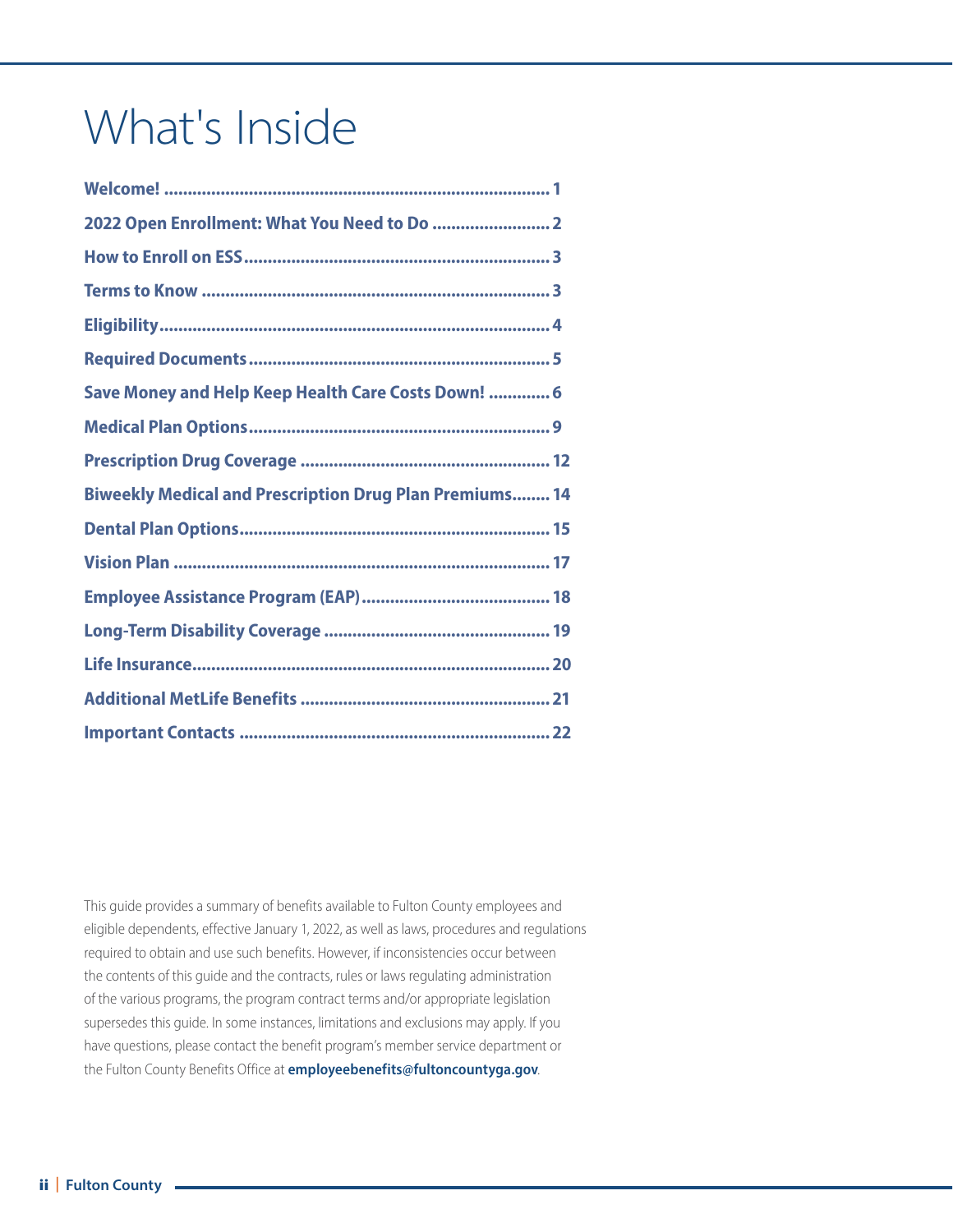

# <span id="page-2-0"></span>Welcome!

| To:      | All Eligible Fulton County Employees                                            |
|----------|---------------------------------------------------------------------------------|
| From:    | Hakeem Oshikoya, Finance Director                                               |
| Date:    | September 1, 2021                                                               |
| Subject: | 2022 Open Enrollment for Medical, Dental,<br>Vision and Life Insurance Coverage |

It's Open Enrollment season again. In the current climate, it's more important than ever to consider all your benefit options—especially your medical plan options.

Open Enrollment is your once-a-year opportunity to elect, decline or change your medical, dental, vision and life insurance options for the upcoming year. **2022 Open Enrollment will begin on September 27, 2021, and end on October 15, 2021.** Coverage for the plans you choose will be effective January 1, 2022, through December 31, 2022.

This guide provides details about the benefit plans available to you as a Fulton County active employee or eligible dependent. You will find information on how to make the most of your benefits—including a summary of key plan provisions, enrollment instructions and benefit costs. Please review this guide thoroughly before making a final decision about your 2022 benefit elections.

The Fulton County Benefits team is ready to help with any benefit-related questions you may have. Email **[employeebenefits@fultoncountyga.gov](mailto:employeebenefits@fultoncountyga.gov)**.

We also encourage you to attend an Open Enrollment meeting if you have questions about your benefits. This year's Open Enrollment meetings will be held via Zoom, an online video-conferencing tool. After you register for a session at **https://bit.ly/3Ernjvh**, instructions to join the meeting (video or phone) will be emailed to you. **Note:** registration link works in Google Chrome, Microsoft Edge, Mozilla Firefox and Safari.

| <b>Open Enrollment Meeting Schedule</b> |                    |  |  |
|-----------------------------------------|--------------------|--|--|
| <b>Date</b>                             | <b>Time</b>        |  |  |
| Monday, September 27, 2021              | 11 $a.m. - 1 p.m.$ |  |  |
| Tuesday, October 5, 2021                | 10 a.m. and 2 p.m. |  |  |
| Thursday, October 7, 2021               | 10 a.m. and 2 p.m. |  |  |
| Monday, October 11, 2021                | 11 $a.m. - 1 p.m.$ |  |  |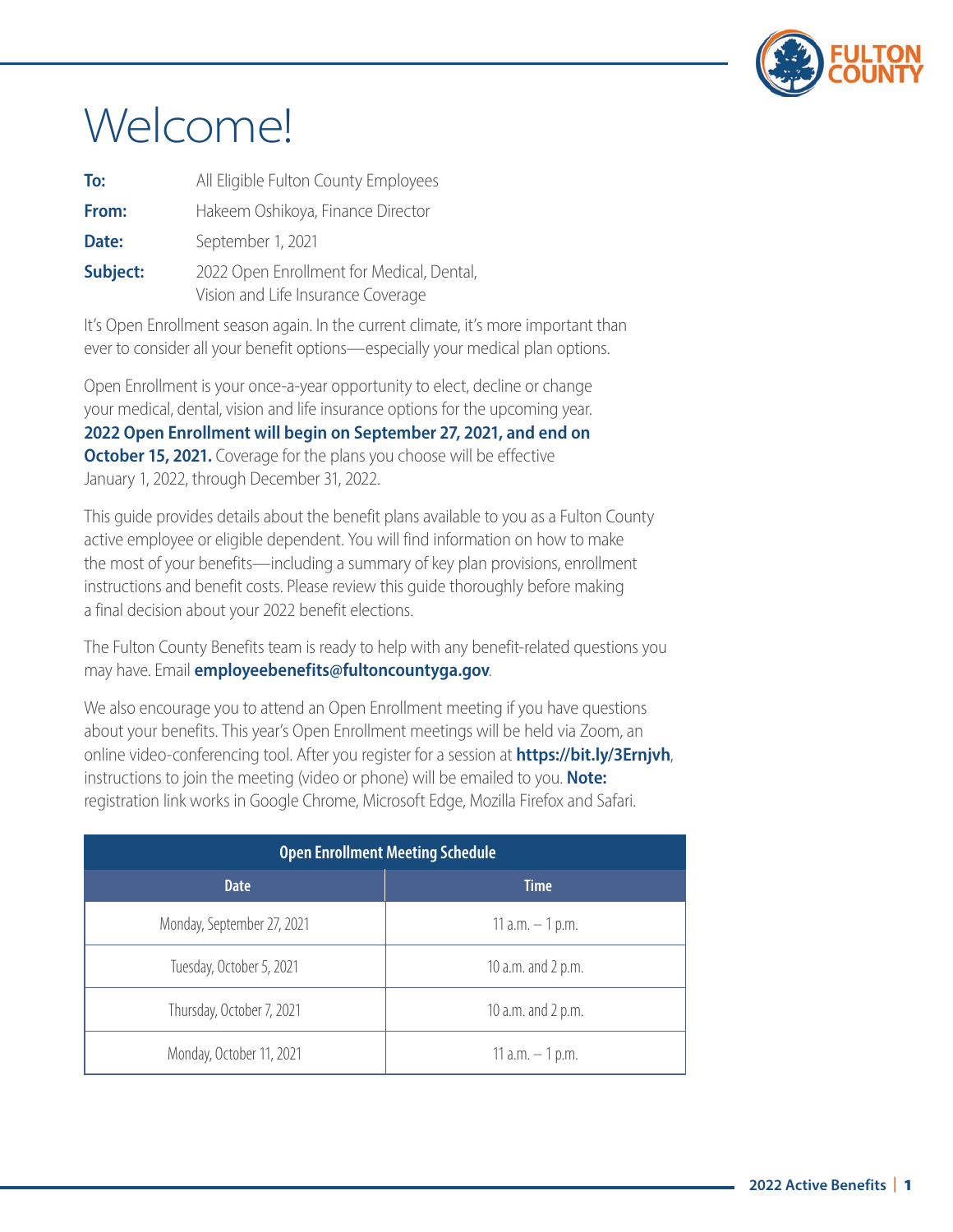### 2022 Open Enrollment: What You Need to Do

#### <span id="page-3-0"></span>Biometric screening events

Due to the COVID-19 pandemic, we've had to cancel all Countysponsored biometric screening events. But you can still reduce your 2022 premium under any of the medical plans by \$20 each month. Just make an appointment to see your doctor by **mid-December** and complete all the requirements by **December 31, 2021**.

- 1. **Online enrollment is mandatory through the County's Employee Self Service (ESS) system.** Complete the *Tobacco-Use Attestation* online in ESS. If you don't, you'll pay a \$25 biweekly surcharge by payroll deduction starting in January 2022. If you are a tobacco user and pledge during Open Enrollment to complete a tobacco cessation program, you must complete the program by **May 31, 2022**, to receive a refund of the surcharge. If you're enrolled in County-sponsored medical coverage for 2022, you **must** complete the *Tobacco-Use Attestation*, even if you're not making changes to your coverage for 2022.
- 2. Visit **<https://bit.ly/34mcmev>** to enroll. **Unless you intend to waive all benefits coverage for 2022 and you also waived all benefits coverage for 2021, you MUST complete online enrollment through the County's ESS system.** You'll need your 10-digit Employee ID number to enroll. Log in to Kronos, or contact your department's HR Liaison for your Employee ID number. If you do not enroll, you and any dependents you covered in 2021 will default to the Kaiser HMO Plan **without dental and vision coverage**.
- 3. If you need to reset your password to complete online enrollment, call the IT Department Help Desk at **404-612-7334**, or email **[technical.support@fultoncountyga.gov](mailto:technical.support%40fultoncountyga.gov?subject=)**.
- 4. If you're enrolling dependents, you must provide documentation to verify their dependent status. See [page 5](#page-6-0) for a summary of valid documentation. Email the applicable documents to **[employeebenefits@fultoncountyga.gov](mailto:employeebenefits@fultoncountyga.gov)**. If you don't supply the documents, your dependents' coverage will be delayed.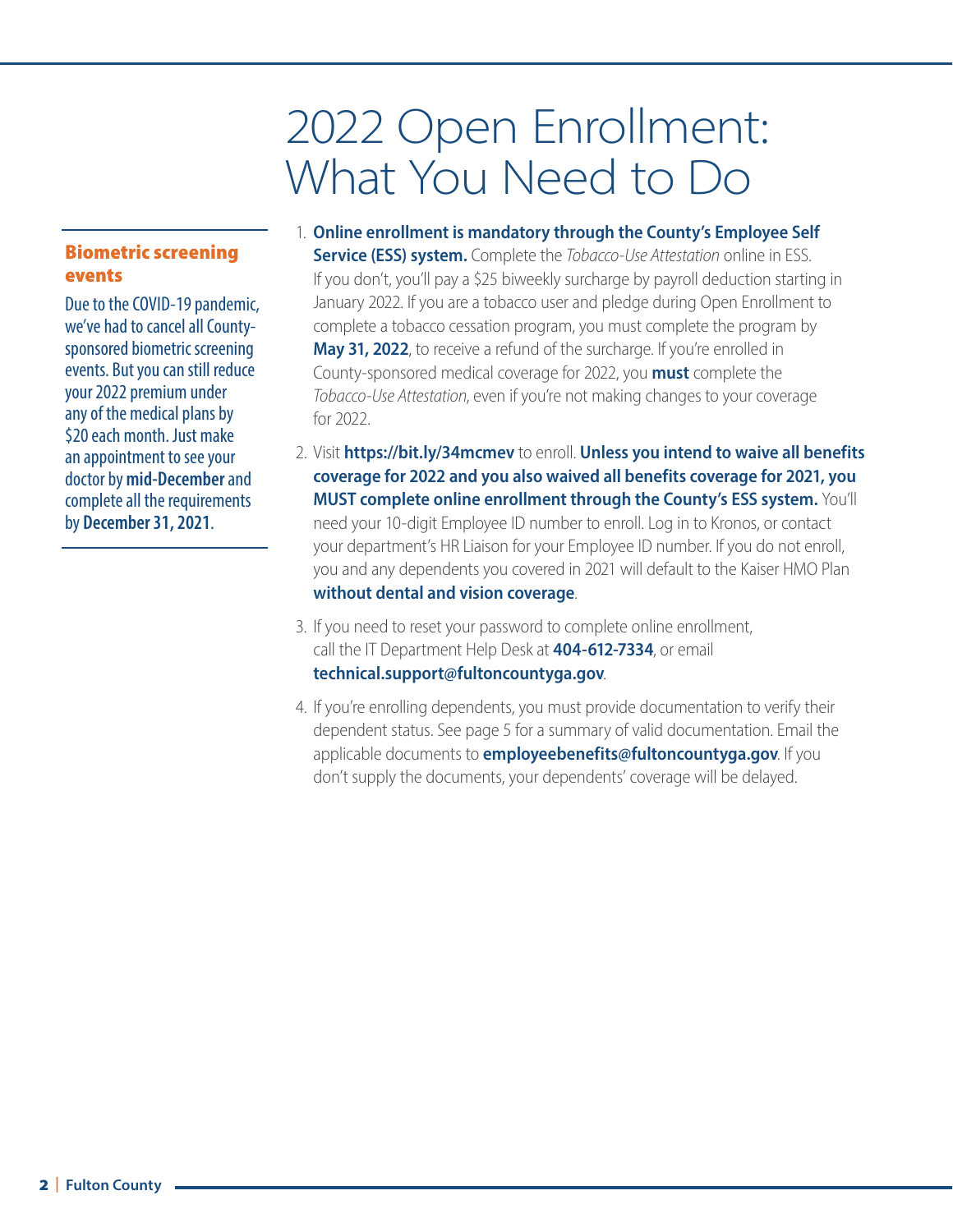

# <span id="page-4-0"></span>How to Enroll on ESS

- 1. Go to **<https://bit.ly/34mcmev>**. You'll need your Employee ID and password.
- 2. Click **Benefits Enrollment Wizard** > **Next Page** > **Continue with Enrollment**.
- 3. You'll now choose a medical plan, but please review your options on [pages 9–1](#page-10-0)1 of this guide beforehand. You'll also select whether to enroll your eligible dependents. If you choose to enroll dependents, click **Add New Dependent** or **Add Existing Dependent**. Separately, you'll need to provide supporting documentation to the Benefits Office **by October 15, 2021**, to verify new dependents. See [page 4](#page-5-0) for dependent eligibility and documentation rules.
- 4. Repeat the same process for your dental and vision elections.
- 5. When you reach the Supplement Life Insurance page, you may elect or waive additional life insurance. After which you must complete the *Tobacco-Use Attestation*. If you'd like to purchase Supplemental Life coverage, select the coverage amount you want.
- 6. To verify coverage selections, click **Submit Enrollment**.

### Terms to Know

While we try to keep the information in this guide easy to understand, there are some health care terms that are important to know. Take a moment to review these terms—they'll help you better use your Fulton County benefits.

| <b>Annual deductible</b>                  | What you pay out of pocket each year before the plan starts paying a share of the<br>cost for covered services.                                                                                                                                                                  |
|-------------------------------------------|----------------------------------------------------------------------------------------------------------------------------------------------------------------------------------------------------------------------------------------------------------------------------------|
| <b>Copay</b>                              | An upfront fee you pay for doctor visits, prescriptions and other costs, depending<br>on the medical plan you enroll in.                                                                                                                                                         |
| <b>Coinsurance</b>                        | Once you meet your annual deductible, you and the County share the cost of your<br>covered health care expenses. The percentage you pay is your coinsurance.                                                                                                                     |
| <b>Out-of-pocket</b><br>maximum           | The maximum amount you'll pay out of pocket each year for in-network care.<br>Some plans have a separate out-of-network maximum, too. Once you meet<br>the out-of-pocket maximum, the plan covers 100% of your qualified medical<br>expenses for the remainder of the plan year. |
| <b>Exclusions</b>                         | Charges, services or supplies that are not covered and do not apply toward your<br>deductible or out-of-pocket maximum.                                                                                                                                                          |
| <b>Reasonable and</b><br>customary charge | The amount charged for a service based on the cost of similar medical services in<br>your geographic area. It is used to determine how much you pay in coinsurance<br>when you receive out-of-network care.                                                                      |

#### Need help with ESS enrollment?

Register for a one-on-one virtual ESS Navigation Session if you need help with completing the enrollment steps: **<https://bit.ly/3bwXDPK>**. After you register for a session, instructions to join the meeting (video or phone) will be emailed to you. Note: Registration link works in Google Chrome, Microsoft Edge, Mozilla Firefox and Safari.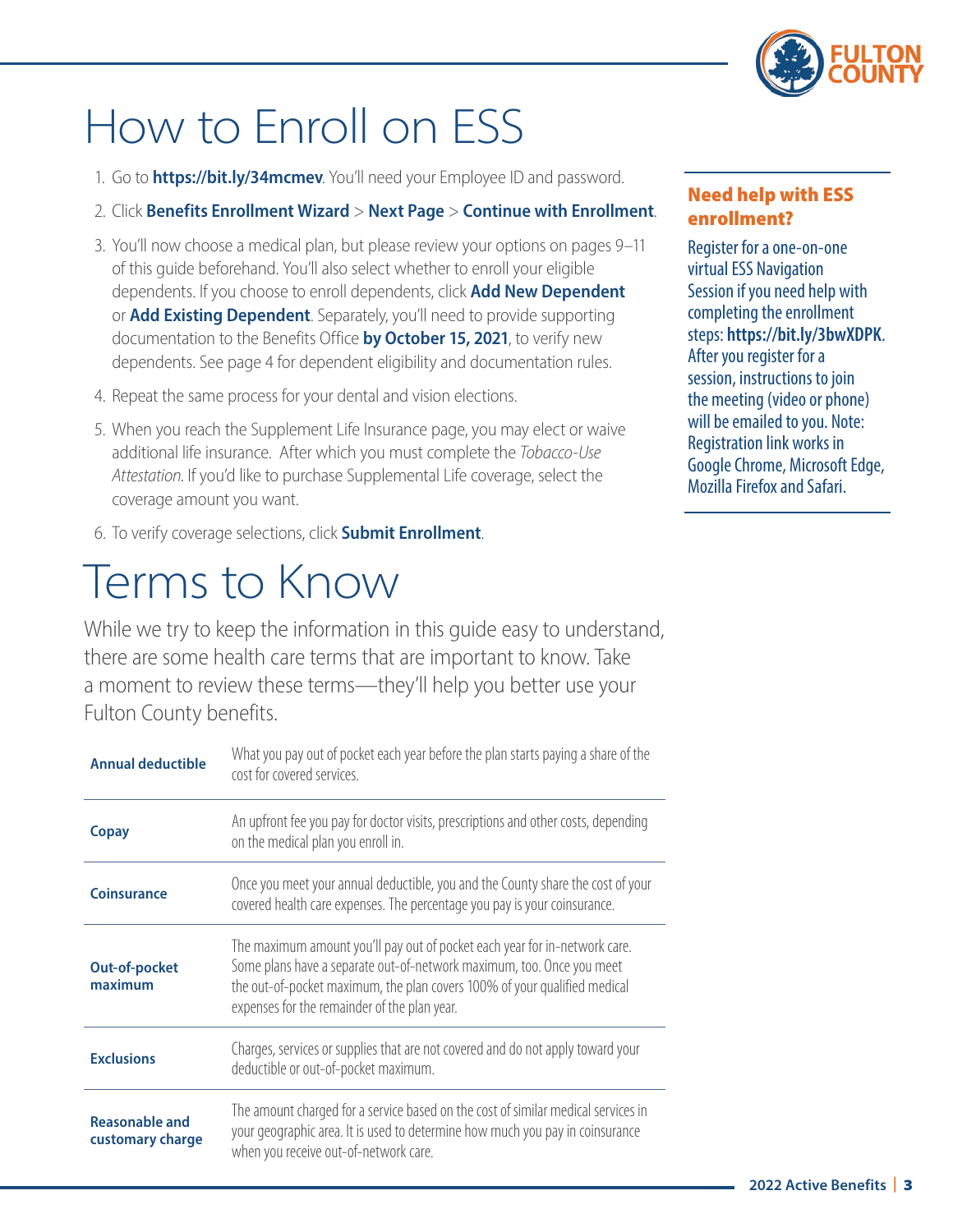# <span id="page-5-0"></span>**Eligibility**

You are eligible for benefits if you are a permanent Fulton County employee who works at least 50% of a scheduled work week.

If you are eligible and you enroll for coverage, you can also enroll your eligible dependents, including your:

- Legal spouse
- Children under age 26 (natural children, adopted children and stepchildren)
- Children under age 26 for whom you are required to provide coverage as a result of a Qualified Medical Child Support Order
- Dependent children of any age who are medically certified as handicapped due to a mental or physical condition that started before age 19\*

Open Enrollment is your once-a-year opportunity to change your benefit elections. After Open Enrollment ends, you must wait until the next Open Enrollment period to make changes to your coverage, unless you have an IRS-qualified change of status. Status changes include:

- Marriage, divorce, legal separation or death of a spouse
- o Birth, adoption, placement for adoption, death or change in custody of a child
- A dependent reaching age 26 (and therefore no longer eligible for coverage)
- $\circ$  A change in your or your spouse's employment that affects your benefits eligibility
- Loss of other group medical coverage, if previously you did not elect coverage offered by the County
- o The requirement to comply with a Qualified Medical Child Support Order (QMCSO) from a court mandating that you provide medical coverage to a dependent child
- You or your dependents becoming eligible for Medicare, Medicaid or the Children's Health Insurance Program (CHIP)

You must notify the Fulton County Benefits Office at **[employeebenefits@fultoncountyga.gov](mailto:employeebenefits%40fultoncountyga.gov?subject=)** within 31 days of experiencing a qualified change of status. You will be asked to provide proof of the qualifying event, such as a marriage license or birth certificate, to change your coverage or enroll for coverage.

\*Coverage normally ends on the last day of the month in which a dependent child reaches age 26; however, you can continue coverage for a handicapped dependent child. You must provide proof to the Fulton County Benefits Office that your child's handicap began before the child reached age 19. Coverage stays in force for as long as dependent coverage under the plan continues and the child remains handicapped, as defined above.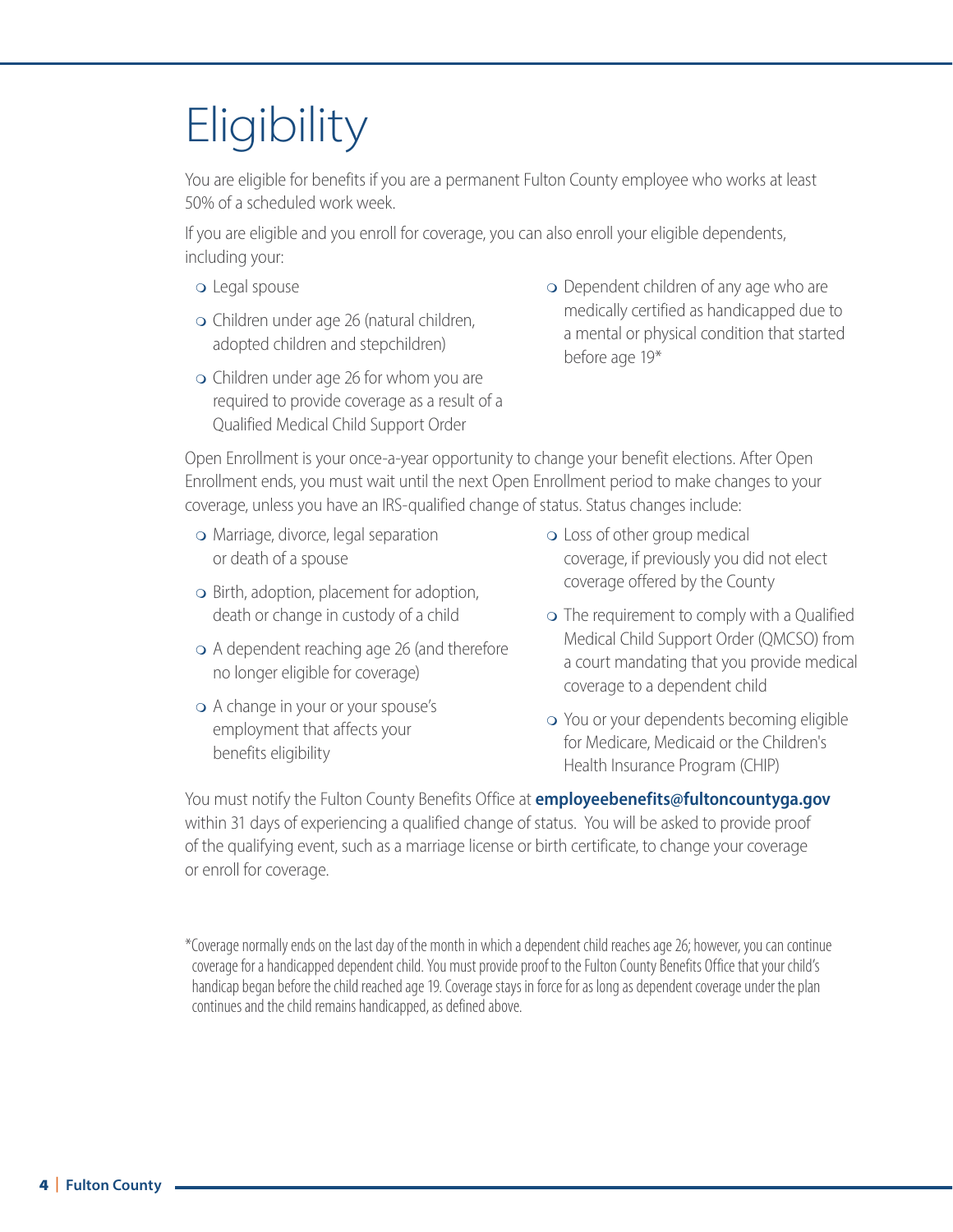

# <span id="page-6-0"></span>Required Documents

You must provide the required documentation, as shown below, for all eligible dependents you wish to enroll for the first time. Please email verification documents to **[employeebenefits@fultoncountyga.gov](mailto:employeebenefits@fultoncountyga.gov)**. If you do not provide verification documents for your dependents when you enroll them, the start date of their coverage will be delayed.

| <b>Dependent</b>                                      | <b>Required Documentation</b>                                                                       |
|-------------------------------------------------------|-----------------------------------------------------------------------------------------------------|
| <b>Legal spouse</b>                                   | Copy of your marriage certificate                                                                   |
| <b>Natural child</b>                                  | Birth certificate                                                                                   |
| <b>Adopted child</b>                                  | Placement papers signed by a court                                                                  |
| <b>Stepchild</b>                                      | Birth certificate of your stepchild; copy of your marriage certificate                              |
| <b>Court-ordered child support</b>                    | State affidavit; copy of signed court order requiring you to provide<br>support for health coverage |
| <b>Permanently disabled child</b><br>age 26 or older* | Physician verification of permanent disability                                                      |

\*Coverage normally ends on the last day of the month in which a dependent child reaches age 26; however, you can continue coverage for a handicapped dependent child. You must provide proof to the Benefits Office that your child's handicap began before the child reached age 19. Coverage stays in force for as long as dependent coverage under the plan continues and the child remains handicapped, as defined on [page 4](#page-5-0).

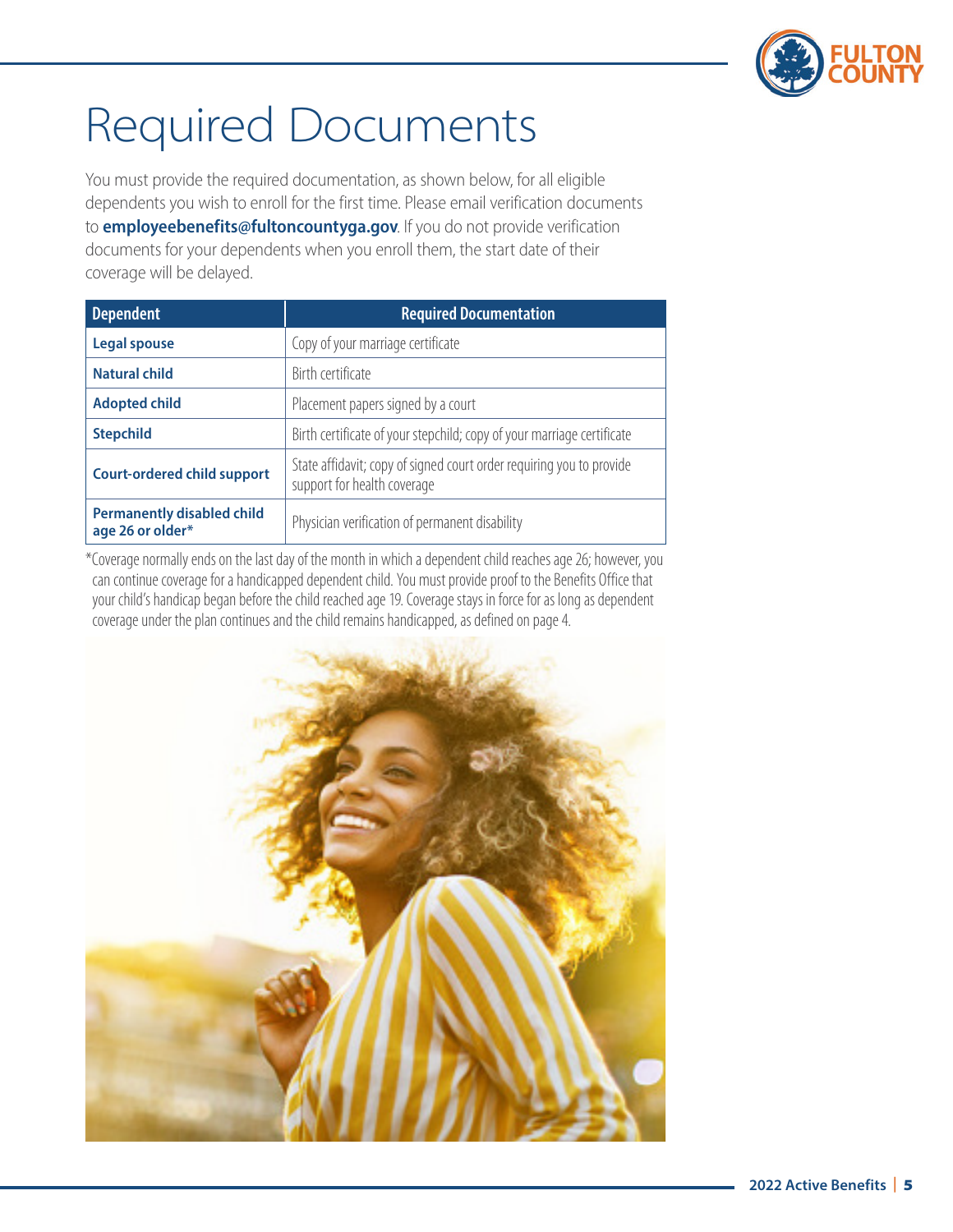### <span id="page-7-0"></span>Save Money and Help Keep Health Care Costs Down!

Protect yourself from rising health care costs by taking advantage of every opportunity for savings. Before and after you need care, your Fulton County benefits are designed to save you money on premiums and out-of-pocket costs.

#### **Wellness Credit for Active Employees**

Due to the COVID-19 pandemic, we've had to cancel all County-sponsored biometric screening events. But you can still reduce your 2022 premium under any of the medical plans by \$20 each month. Just make an appointment to see your doctor by **mid-December**, and complete all the requirements by **December 31, 2021**.

To earn/keep your annual \$240 wellness credit for plan year beginning January 1, 2022, all eligible employees enrolled in medical coverage must complete the steps outlined below; note that **ALL** steps must be completed by **December 31, 2021**.

### **Anthem medical plans**

- 1. Schedule your Annual Wellness Exam.
- 2. Download the *Physician Form* from Mobile Health, and bring it to your Annual Wellness Exam.

#### **To download the LabCorp Physician Form, follow these instructions:**

- Visit **[mobilehealthconsumer.com/web/pages/login.html](https://www.mobilehealthconsumer.com/web/pages/login.html)** to log in to your Mobile Health account **OR** download the Mobile Health App in App Store or Google Play.
- Click the Wellness Credit Tile.
- Click the Link for LabCorp.
- o From the landing page, Complete Form to Register.
- Enter Visitor Access Code (case sensitive): **fultoncounty**.
- o Complete all remaining fields.
- o Once completed, download and print.
- Your doctor **must** submit the fully completed *Physician Form* to Anthem by **December 31, 2021**.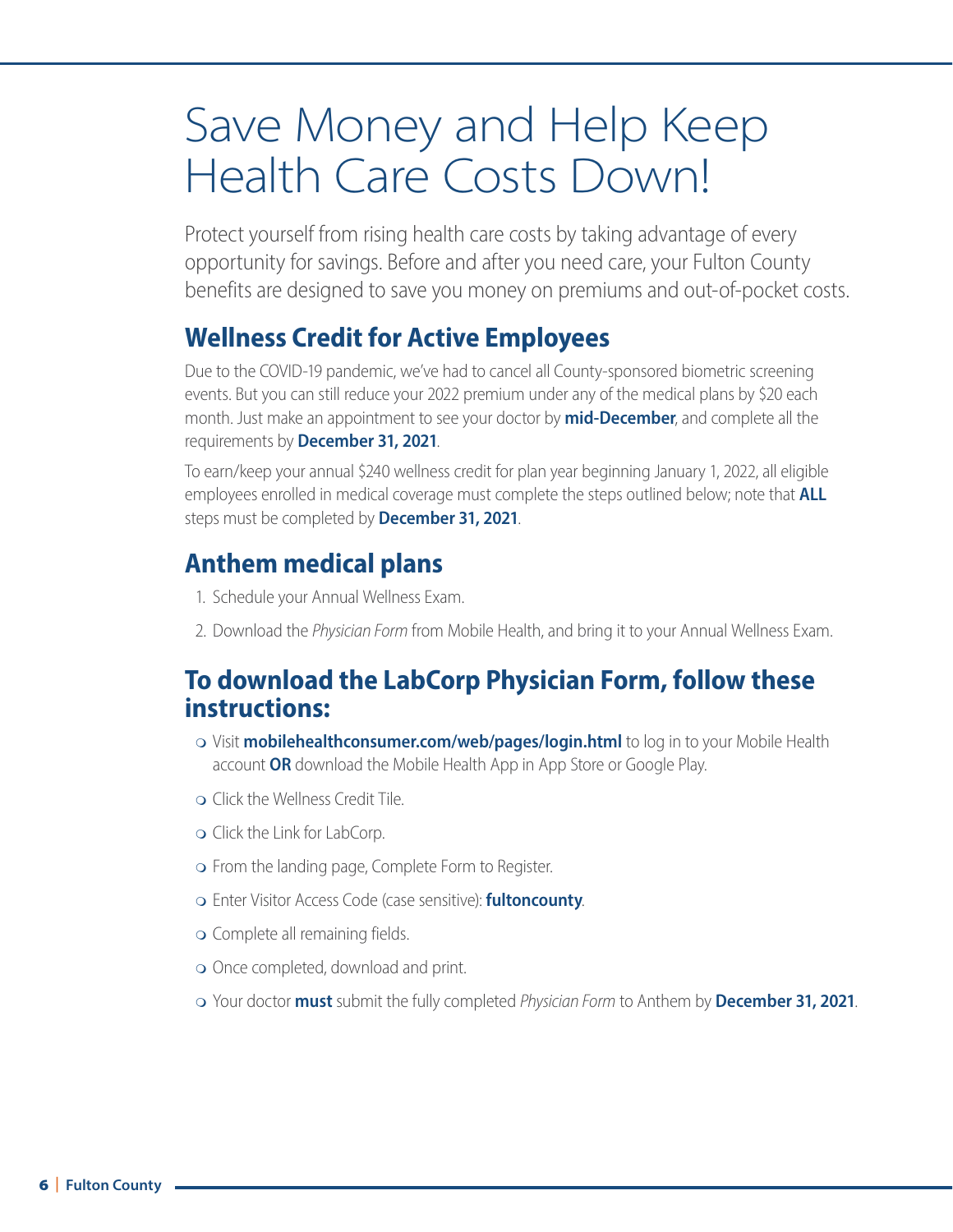

#### **Kaiser medical plan**

- 1. Visit **[kp.org/engage](http://kp.org/engage)** and sign on with your **[kp.org](http://kp.org)** user ID and password.
- 2. Accept the Wellness Program Agreement.
- 3. Be up to date with your biometric screening:
	- Your non-fasting biometric screening includes: blood pressure, hemoglobin A1C, cholesterol and body mass index.
	- If you are already scheduled for a physical, a biometric screening will be included. Or you can schedule a nurse visit appointment for biometric screening only, by calling **404-365-0966**.
	- If you have a routine appointment already scheduled, please ask your doctor to include your biometric labs.

#### **Tobacco-Use Attestation**

If you are enrolled in a Fulton County medical plan for 2022, you **must** complete the *Tobacco-Use Attestation* online in ESS during Open Enrollment. If you don't complete the *Tobacco-Use Attestation* **by October 15, 2021**, you will be assumed to be a tobacco user, and a \$25 biweekly tobacco-use surcharge will be added to your medical premiums effective January 1, 2022.

If you are a tobacco user, you will pay the \$25 biweekly surcharge starting in January 2022.

If you are a tobacco user, you **must** complete a tobacco cessation program by May 31, 2022, to receive a refund of the surcharge. You will receive details about the tobacco cessation program in the first quarter of 2022.

#### **Grady Health System**

Anthem Blue Cross Blue Shield of Georgia (Anthem) and Grady Health System offer high-quality health services to employees enrolled in Anthem medical plans. **Participants in the Anthem HMO and POS plans receive free care at Grady facilities and pay no deductible!** Participants in the Anthem HSA Plan receive free care at Grady facilities **after meeting the deductible**.

Grady is one of the largest public hospital systems in the Southeast and is a worldrenowned teaching hospital. It's staffed with doctors from the Emory University and Morehouse Schools of Medicine. Anthem participants have access to inpatient and outpatient services, as well as neighborhood clinics for routine care.

Visit **[gradyhealth.org/locations](http://gradyhealth.org/locations)** to find your nearest Grady facility.



Organize your health journey from the palm of your hand. Download the Mobile Health Consumer app to receive Fulton County employee communications, your medical ID cards, health reminders and rewards. To get started, search "Mobile Health Consumer" in the App Store or Google Play. Or you can visit **[mobilehealthconsumer](http://www.mobilehealthconsumer.com/web/pages/login.html) [.com/web/pages/login.htm](http://www.mobilehealthconsumer.com/web/pages/login.html)**l.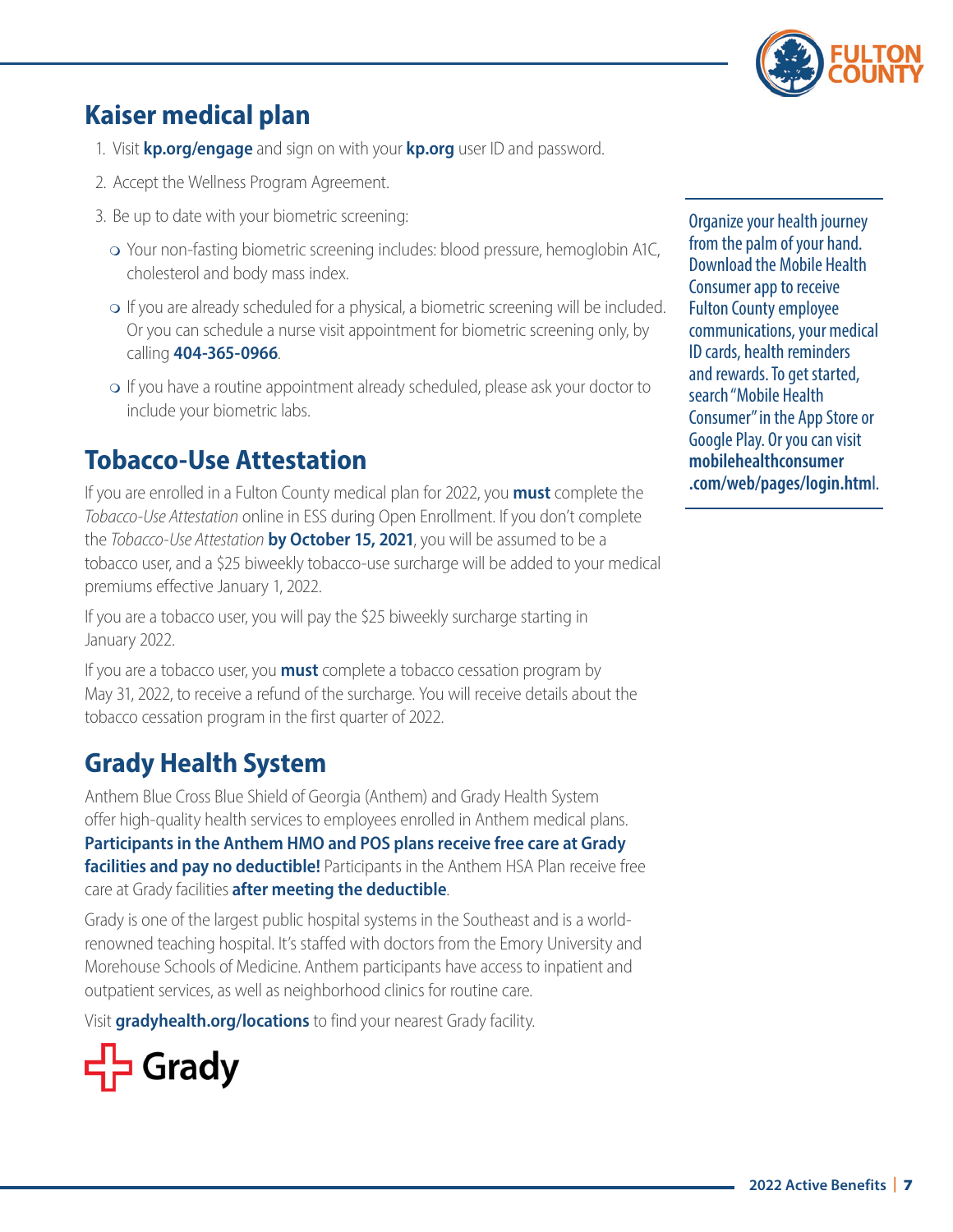#### **Know Where to Go for Care**

An easy way to limit how much you pay when you need care is to carefully choose **where** you receive care. Here's how:



**Skip the emergency room, if possible.** If you go to the emergency room in a non-emergency, you could be responsible for the full cost of treatment. The average ER cost in a non-emergency is over \$2,000!<sup>1</sup> **When you have a life-threatening medical issue, go immediately to the emergency room.** But if it's an ankle sprain, rash or sore throat, your doctor's office or an urgent care center is your best option.



**Try an urgent care center when your doctor is away or not conveniently available for you.** Urgent care centers are best for non-emergencies when you need care and your regular doctor is unavailable. Don't use it for routine care; urgent care generally costs more and has longer wait times than your doctor's office.



**Speak to a doctor by video chat.** Telemedicine provides 24/7 health care from board-certified doctors to treat relatively minor health issues (such as colds, headaches and rashes) via smartphone, tablet or computer. No appointment is needed.



**Keep your care in-network.** You'll pay much more out of pocket if you visit hospitals and doctors that aren't in your plan's network. Visit out-of-network providers only in an emergency or when in-network providers are unavailable. Certain plans, including the Anthem HMO and Kaiser HMO plans, won't pay benefits if you receive care out-of-network, unless it's an emergency.

1 National averages of the total cost, not what members paid based on Anthem members' paid claims, from January 1, 2020, through December 31, 2020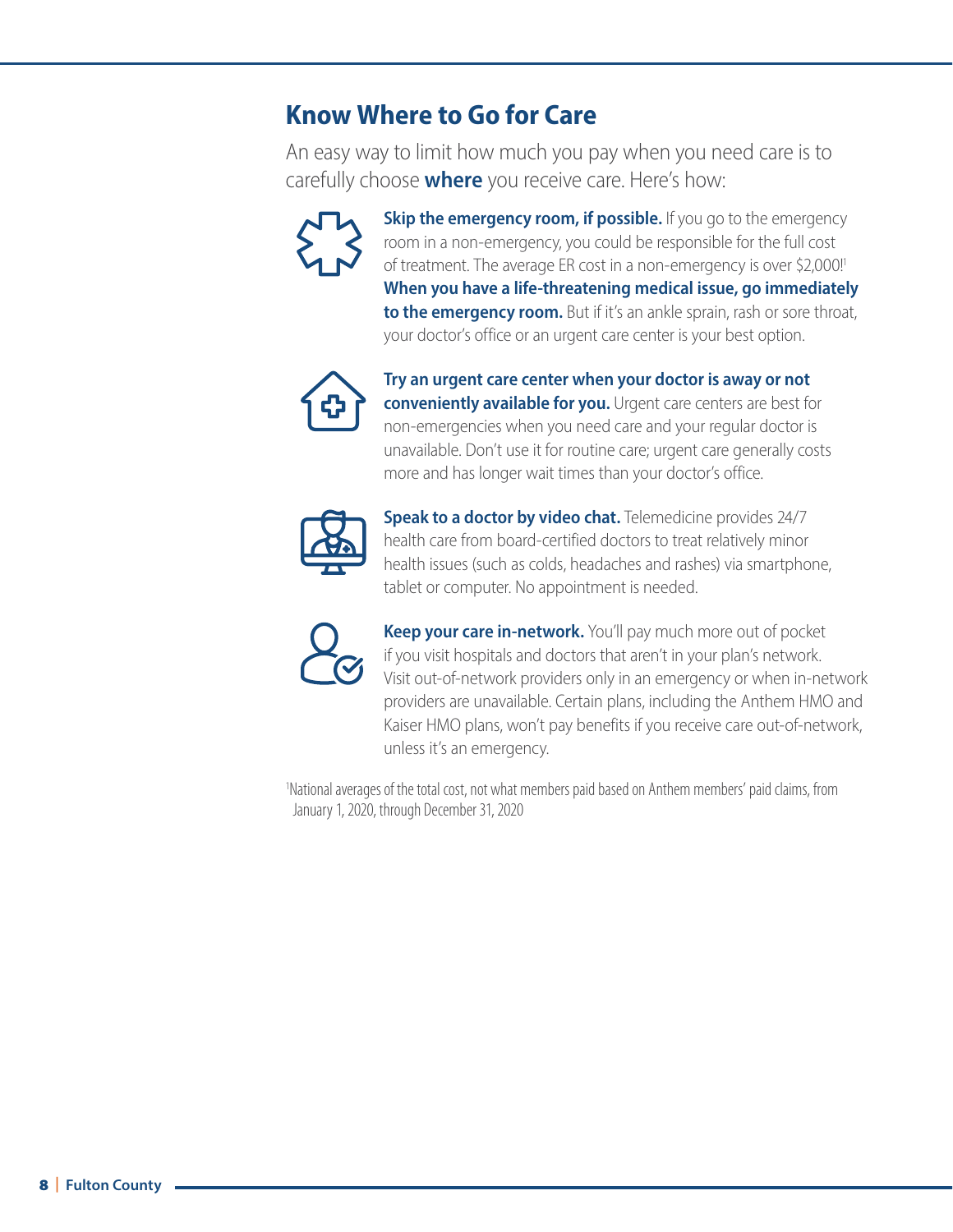

# <span id="page-10-0"></span>Medical Plan Options

Fulton County offers four medical plans:

- Anthem Health Savings Account (HSA) Plan
- Anthem Point of Service (POS) Plan
- o Anthem Health Maintenance Organization (HMO) Plan
- o Kaiser Health Maintenance Organization (HMO) Plan

All of the County's medical plans cover in-network preventive care 100%, including routine physical exams, immunizations, and age- and gender-appropriate tests and screenings. Certain preventive medications are also covered, including contraceptives, generic tobacco cessation prescription drugs and FDA-approved over-the-counter tobacco cessation products.

### **Anthem HSA Plan**

The HSA Plan gives you the flexibility to visit any provider—whether they're in the Anthem network or not. That means the plan pays benefits in-network and out-ofnetwork. However, you pay *less* when you visit an in-network provider, because they discount their fees.

The Anthem HSA Plan helps you save for future health expenses because it comes with a Health Savings Account (HSA), administered by Anthem Act Wise.

If you enroll in the HSA Plan, you'll receive a welcome kit and debit card from Anthem Act Wise. You can use the debit card to pay for eligible medical, dental and vision expenses, including copays and coinsurance. Visit **[actwise.anthem.com](http://actwise.anthem.com)** to learn about covered expenses, how to use your account and how to track your transactions.

If you choose to enroll in the Anthem HSA plan, be sure to complete the process of setting up your HSA account as quickly as possible so as not to miss out on the County's quarterly contributions to your account. Your HSA account is a personal bank account and requires the same identifying documentation as any other personal bank account you may have opened. In accordance with the USA PATRIOT Act, Federal law requires all financial institutions to obtain, verify, and record information that identifies each individual or entity opening an account. Required identification will include federal or state-issued picture ID, your signed Social Security or ITIN card, and a recent utility bill, phone bill, or bank statement verifying your current address. You will receive a letter from Anthem, detailing what is needed to open your account. Your timely response will ensure that the County's contributions, along with any pre-tax contributions you may have elected, are deposited in your HSA account and available for use toward any medical, dental, and vision expenses you may have.

Not all medical expenses come by surprise. If you're managing an ongoing condition or have major health concerns, review each plan's annual deductible and out-of-pocket maximum to ensure you can afford to pay both in 2022. What works best for you and your family may change from year to year.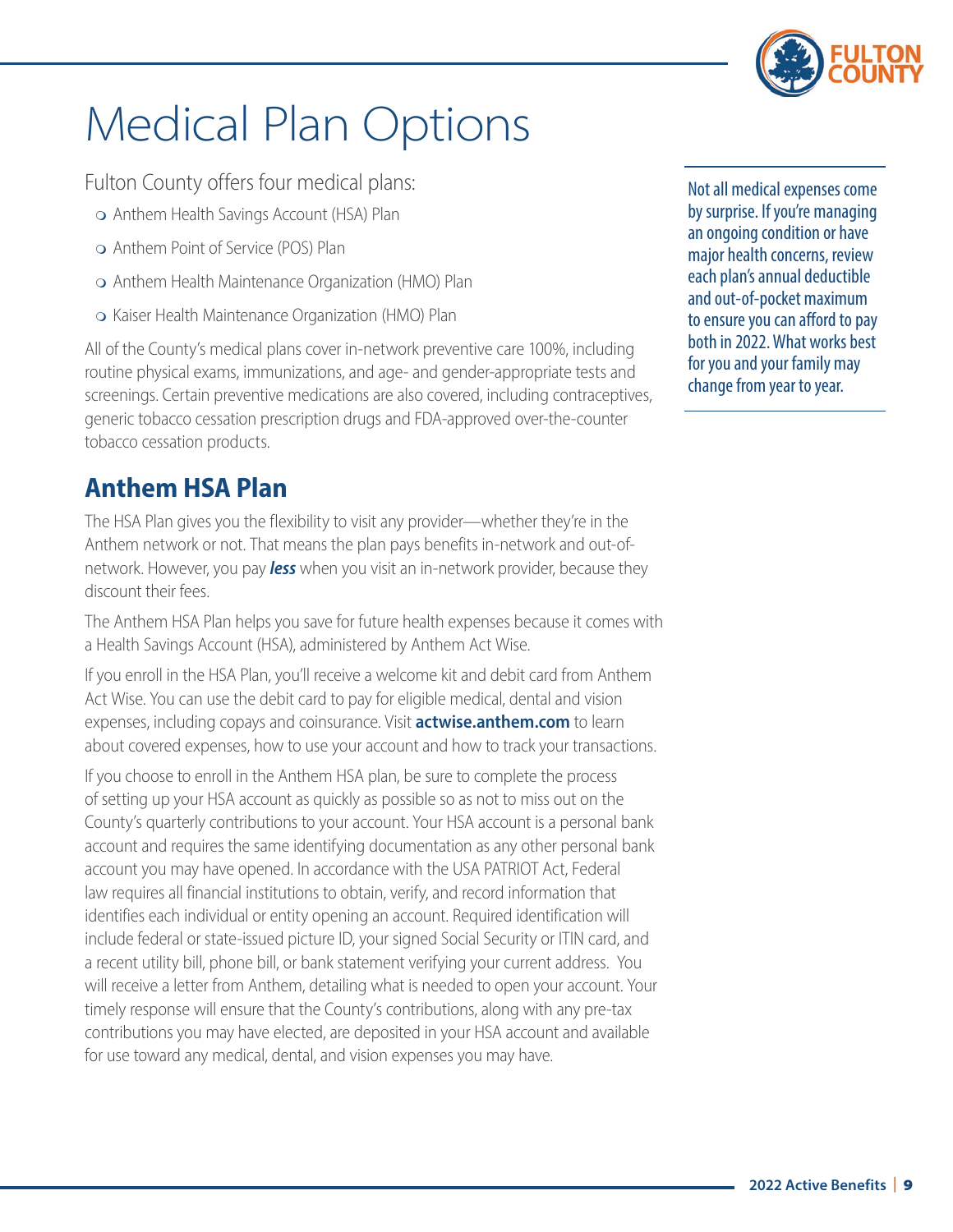#### **Highlights of the Health Savings Account:**

- Fulton County makes pretax contributions to your HSA each financial quarter (1/28/2022; 4/29/2022; 7/29/2022; 10/28/2022). The amount depends on the coverage level you choose—Employee, Employee + 1, or Family.
- You can also make pretax contributions to your HSA, up to annual IRS limits.
- The money in your HSA is always yours, even if you leave County employment. There's no "use-it-or-lose-it" rule, so you can save the money for big medical expenses—for now or for the future.

The annual amount you and Fulton County contribute to your HSA is determined by the IRS:

| <b>Coverage Tier</b> | <b>Fulton County</b><br>2022 Quarterly<br><b>Contribution</b> | <b>Fulton County</b><br>2022 Annual<br><b>Contribution</b> | <b>2022 HSA</b><br>Contribution* | <b>Your 2022</b><br>Maximum Annual   Maximum Annual<br>Contribution* |
|----------------------|---------------------------------------------------------------|------------------------------------------------------------|----------------------------------|----------------------------------------------------------------------|
| <b>Employee</b>      | \$187.50                                                      | \$750                                                      | \$3,650                          | \$2,900                                                              |
| $Employee + 1$       | \$375                                                         | \$1,500                                                    | \$7,300                          | \$5,800                                                              |
| <b>Family</b>        | \$375                                                         | \$1,500                                                    | \$7,300                          | \$5,800                                                              |

\*If you'll be age 55 or older in 2022, you can make a "catch-up contribution" of up to \$1,000 in addition to your maximum annual contribution.

#### **Anthem POS Plan**

The Anthem Point of Service (POS) Plan has a lower deductible and out-of-pocket maximum than the County's other plans, plus you can receive care from in-network or out-of-network providers. Keep in mind that you'll pay more when you see out-of-network providers. In-network providers are in the Anthem Blue Open Access POS network. You must meet the annual deductible before the plan begins paying benefits. Copays do **not** apply toward the deductible.

#### **Anthem HMO/Kaiser HMO Plans**

Health Maintenance Organization (HMO) plans offer a managed approach to in-network care, typically for a fixed cost (that is, a "copay"), but with less flexibility than the Anthem HSA and POS plans.

If you receive care out-of-network, you're responsible for 100% of the cost, except in an emergency.

For the Kaiser HMO Plan, you must select an in-network primary care physician (PCP). Your PCP manages all your care and must refer you for any specialty care you may need. Visit **[my.kp.org/fulton](http://my.kp.org/fulton)** to view a list of in-network PCPs in your area. You're not required to select a PCP for the Anthem HMO Plan.

There's no deductible for the HMO plans.

**Note: If you don't enroll through the ESS system for 2022 coverage, you and your currently enrolled dependents will be enrolled automatically in the Kaiser HMO Plan.**

Want to make the most of your HSA? Use Grady Health System providers! Most services are covered 100% after you meet your annual deductible. To find a Grady Health System provider, visit **[gradyhealth.org/](http://gradyhealth.org/find-a-doctor) [find-a-doctor](http://gradyhealth.org/find-a-doctor)**.

#### If you plan to enroll in the Anthem HMO Plan, it's important to confirm your providers are in-network. To do so, visit:

• Anthem HMO Plan: **[anthem.com](http://anthem.com)**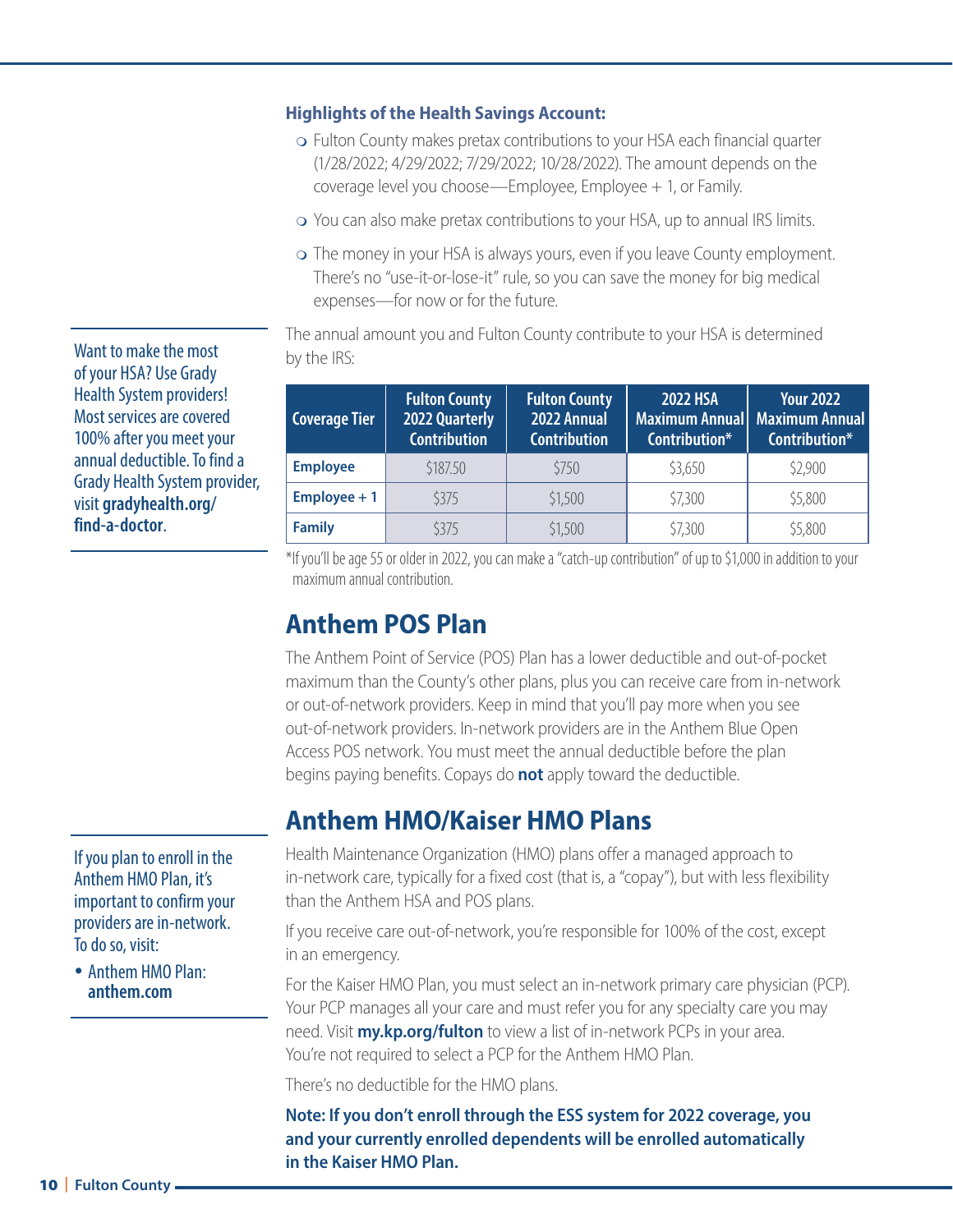

### **Medical Plan Comparison**

Below is a comparison of **what YOU pay** when you receive covered services.

**Important:** If you are enrolled in the Anthem POS or Anthem HMO Plan and use Grady Health System providers, services are covered 100% **without** paying a deductible. If you are enrolled in the Anthem HSA Plan and use Grady Health System providers, services are covered 100% **after** you pay your deductible.

| <b>Anthem HSA Plan</b>          |                | <b>Anthem POS Plan</b>         |                         | <b>Anthem HMO and</b><br><b>Kaiser HMO Plans</b> |                                        |                                                  |
|---------------------------------|----------------|--------------------------------|-------------------------|--------------------------------------------------|----------------------------------------|--------------------------------------------------|
|                                 |                | <b>In-Network</b>              | <b>Out-of-Network</b>   | <b>In-Network</b>                                | <b>Out-of-Network</b>                  | <b>In-Network Only</b>                           |
| <b>Annual</b><br>deductible     | Employee       | \$1,500                        | \$3,000                 | \$500                                            | \$1,000                                |                                                  |
|                                 | $Employee + 1$ | \$3,000                        | \$6,000                 | \$750                                            | \$1,500                                | No deductible                                    |
|                                 | Family         | \$3,000                        | \$6,000                 | \$1,000                                          | \$2,000                                |                                                  |
| <b>Annual out-</b>              | Employee       | \$3,000                        | \$6,000                 | \$2,000                                          | \$4,000                                | \$6,450                                          |
| of-pocket<br>maximum            | $Employee + 1$ | \$6,000                        | \$12,000                | \$3,000                                          | \$6,000                                | \$12,900                                         |
|                                 | Family         | \$6,000                        | \$12,000                | \$4,000                                          | \$8,000                                | \$12,900                                         |
| <b>Coinsurance</b>              |                | 10%                            | 40%                     | 20%                                              | 40%                                    | 100% covered                                     |
| <b>Preventive care</b>          |                | 100% covered,<br>no deductible | 40% after<br>deductible | 100% covered,<br>no deductible                   | 40%                                    | 100% covered                                     |
| <b>Office visit</b>             |                | 10% after<br>deductible        | 40% after<br>deductible | PCP: \$30<br>Specialist: \$50                    | 40% after<br>deductible                | PCP: \$25<br>Specialist: \$40                    |
| <b>Emergency room</b>           |                | 10% after<br>deductible        | 10% after<br>deductible | \$200 copay<br>(waived if<br>admitted)           | \$200 copay<br>(waived if<br>admitted) | \$150 copay<br>(waived if<br>admitted)           |
| <b>Urgent care</b>              |                | 10% after<br>deductible        | 40% after<br>deductible | \$50 copay                                       | 40% after<br>deductible                | \$50 copay                                       |
| <b>Inpatient hospital</b>       |                | 10% after<br>deductible        | 40% after<br>deductible | 20% after<br>deductible                          | 40% after<br>deductible                | \$250 copay                                      |
| <b>Outpatient hospital</b>      |                | 10% after<br>deductible        | 40% after<br>deductible | 20% after<br>deductible                          | 40% after<br>deductible                | \$150 copay                                      |
| <b>Outpatient lab and x-ray</b> |                | 10% after<br>deductible        | 40% after<br>deductible | 20% after<br>deductible                          | 40% after<br>deductible                | 100% covered                                     |
| <b>Skilled nursing facility</b> |                | 10% after<br>deductible        | 40% after<br>deductible | 20% after<br>deductible                          | 40% after<br>deductible                | 100% covered, up to<br>120 days per year         |
| <b>Inpatient mental health</b>  |                | 10% after<br>deductible        | 40% after<br>deductible | 20% after<br>deductible                          | 40% after<br>deductible                | \$120 copay                                      |
| <b>Outpatient mental health</b> |                | 10% after<br>deductible        | 40% after<br>deductible | 20% after<br>deductible                          | 40% after<br>deductible                | \$25 copay                                       |
| <b>Hearing aid benefit</b>      |                | 10% after<br>deductible        | 40% after<br>deductible | 20% after<br>deductible                          | 40% after<br>deductible                | 100% covered, up<br>to \$2,000 annual<br>maximum |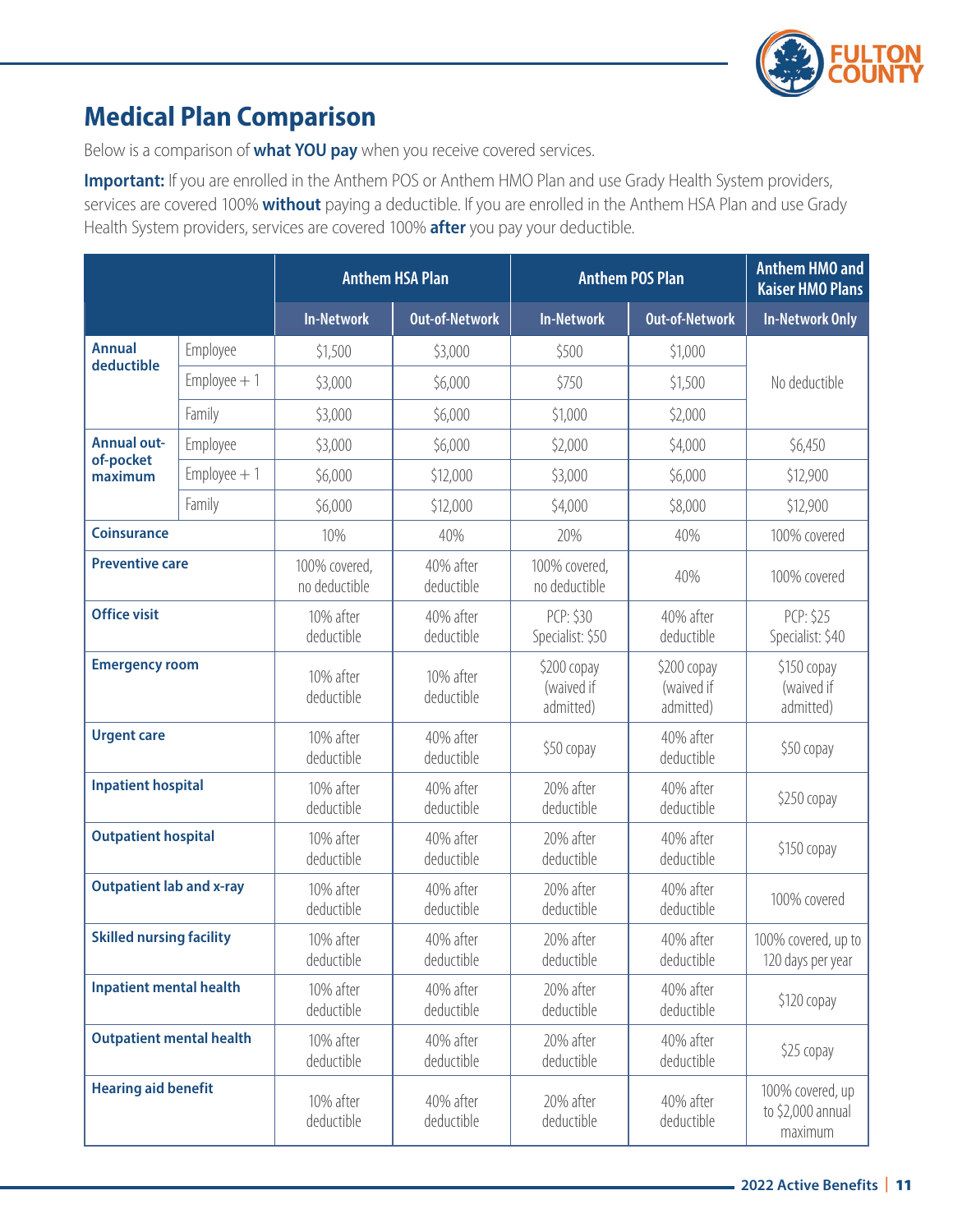# <span id="page-13-0"></span>Prescription Drug Coverage

When you enroll in an **Anthem plan**, you're enrolled automatically in prescription drug coverage through IngenioRx. You can fill prescriptions at a retail pharmacy that participates in the **IngenioRx** network (most do), or you can have your medication delivered to your home.

If you enroll in the **Kaiser HMO Plan**, your prescription drug benefits are provided through **Kaiser**.

The amount you'll pay for a prescription drug depends on the drug's tier and whether you fill the prescription at a retail pharmacy or by mail.

### **Drug Tiers**

- **Tier 1: Generic drugs** are the lower-cost equivalents of brand-name drugs. They are approved by the U.S. Food and Drug Administration and have the same active ingredients, safety, dosage, quality and strength as their brand-name equivalents.
- **Tier 2: Preferred drugs** are brand-name drugs. They are more expensive than generic drugs but less expensive than non-preferred drugs.
- **Tier 3: Non-preferred drugs** are more expensive brand-name drugs.
- **Tier 4: Specialty and injectable drugs** are drugs used to treat complex, chronic conditions and may require special handling and/or management.

### **Formulary**

#### **Anthem Plans**

Visit **[anthem.com](http://anthem.com)** to find the IngenioRx Prescription Drug List and to search for your medication. The search result will tell you the tier of your prescription. Anthem's website can also help you find generic alternatives to existing prescriptions, and FDA drug recalls and warnings.

#### **Kaiser HMO Plan**

Visit **[kp.org](http://kp.org)** to use the formulary lookup tool. It's available under **Health & Wellness** and then **Drug formulary** (under **Drugs & natural medicines**). Select **Georgia** as your region. Then, select the **HMO formulary** PDF.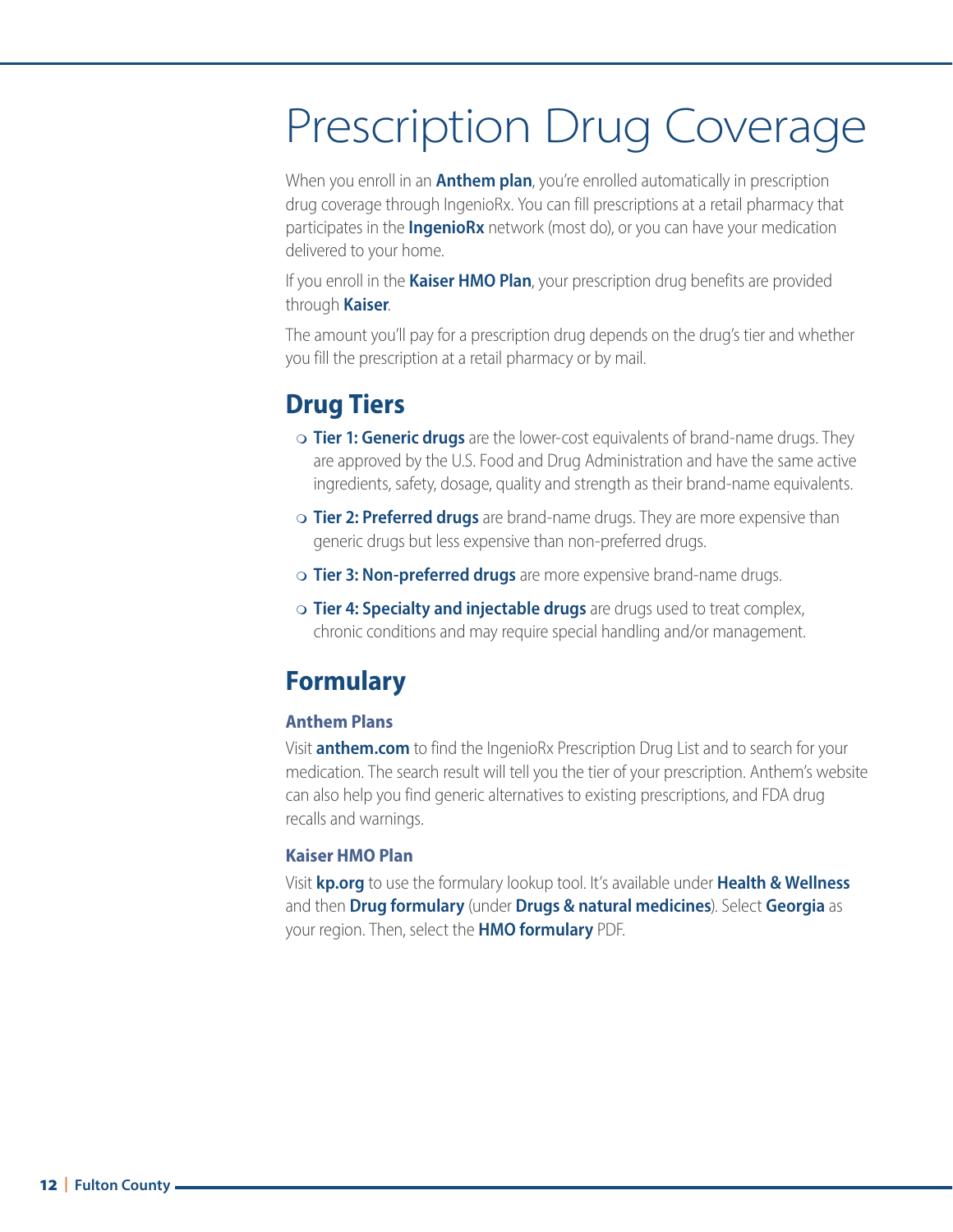

#### **Prescription Drug Plan Comparison**

|                                       | <b>Anthem HSA Plan</b>  |                       | <b>Anthem POS Plan</b> |                         | <b>Anthem HMO/Kaiser</b><br><b>HMO Plans</b> |
|---------------------------------------|-------------------------|-----------------------|------------------------|-------------------------|----------------------------------------------|
|                                       | <b>In-Network</b>       | <b>Out-of-Network</b> | <b>In-Network</b>      | Out-of-Network          | <b>In-Network Only</b>                       |
| <b>RETAIL (UP TO A 30-DAY SUPPLY)</b> |                         |                       |                        |                         |                                              |
| <b>Generic</b>                        |                         |                       | \$10 copay             |                         | \$10 copay                                   |
| <b>Preferred</b>                      | 10% after               | 40% after             | \$35 copay             | 40% after<br>deductible | \$30 copay                                   |
| Non-preferred                         | deductible              | deductible            | \$60 copay             |                         | \$50 copay                                   |
| <b>Specialty</b>                      |                         |                       | \$100 copay            |                         | \$75 copay                                   |
| MAIL ORDER (UP TO A 90-DAY SUPPLY)    |                         |                       |                        |                         |                                              |
| <b>Generic</b>                        |                         |                       | \$20 copay             |                         | \$20 copay                                   |
| <b>Preferred</b>                      | 10% after<br>deductible | Not available         | \$60 copay             |                         | \$60 copay                                   |
| Non-preferred                         |                         |                       | \$100 copay            | Not available           | \$100 copay                                  |
| <b>Specialty</b>                      |                         |                       | \$150 copay            |                         | \$150 copay                                  |

### **Additional Prescription Drug Information for Anthem Plans**

#### **Mandatory Generics**

When your doctor prescribes a prescription drug, ask if a generic version is available. If it is, but your doctor writes "Dispense as Written" (or "DAW") on your prescription and your prescription is filled with the brand-name drug, you will pay more—you'll pay the generic drug copay plus the difference in cost between the generic drug and the brand-name drug. Visit **[anthem.com](http://anthem.com)** to see if your brand-name drug has a generic equivalent.

#### **Mail Order**

You have the option to get your prescription medications delivered to your home instead of picking them up at the pharmacy. It's easy to set up home delivery for the prescriptions you take long-term for conditions like diabetes or asthma. You'll get a 90-day supply with free standard shipping. IngenioRx Home Delivery Pharmacy is the mail-order prescription drug pharmacy. To order a prescription for mail delivery:

- Visit **[anthem.com](http://anthem.com)** and select **Pharmacy**, or call the Pharmacy Member Services number at **833-270-6379**.
- Update your mailing address and phone number, if needed.
- o Enter your credit card number or checking account information.
- o Re-enroll for auto-refill, if needed.

#### **Specialty Medications**

Specialty Medications are high-cost medications used to treat complex long-term conditions like hepatitis C, cancer, immune deficiencies, certain inflammatory conditions and multiple sclerosis. These drugs may need special handling, such as temperature-controlled packaging and overnight delivery, and are often not available at retail pharmacies. If you're ordering a specialty prescription, you may contact the IngenioRx Specialty Pharmacy. The Care Team is available 24 hours a day, seven days a week at **833-255-0645**.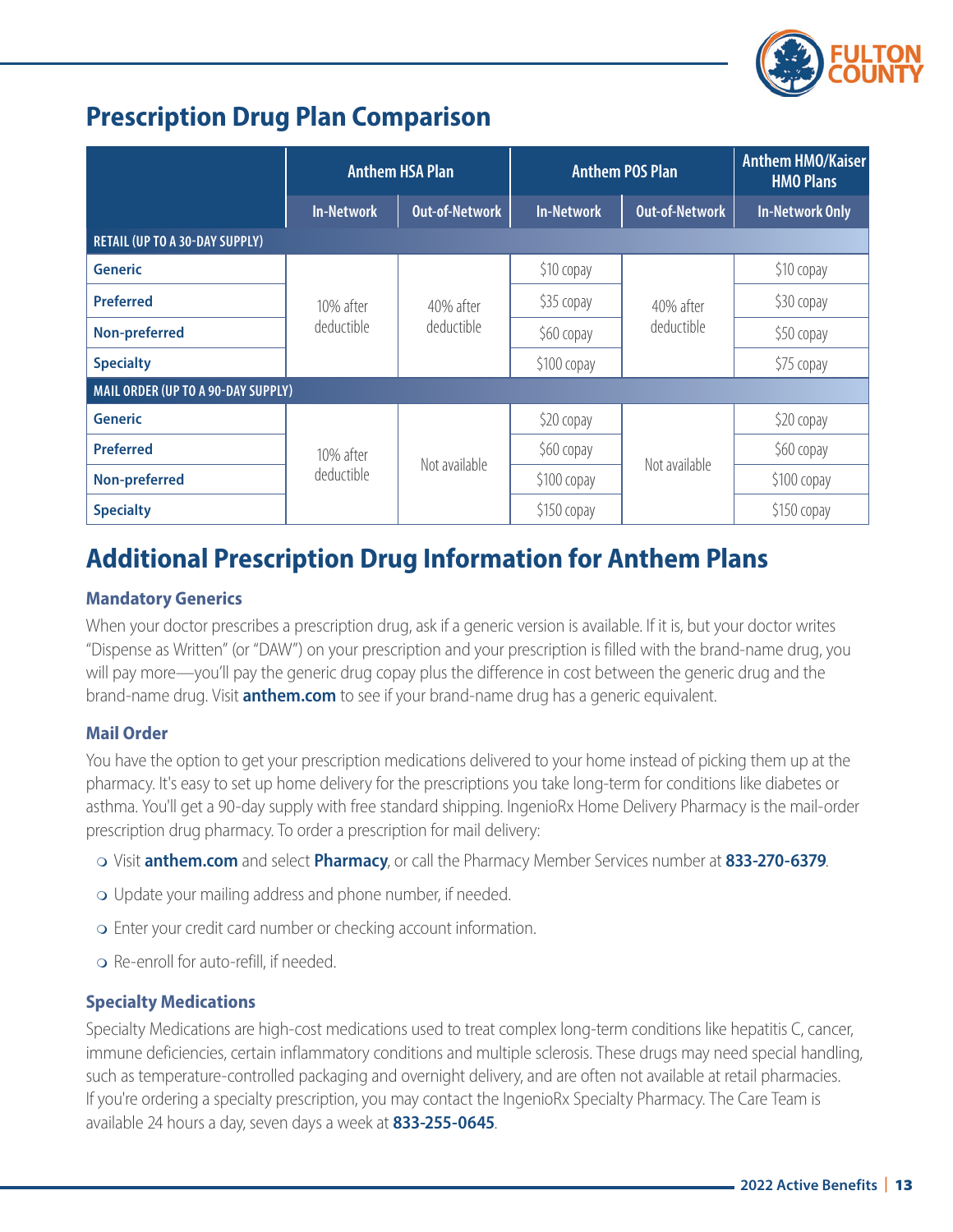### <span id="page-15-0"></span>Biweekly Medical and Prescription Drug Plan Premiums

Here's what you'll pay biweekly for medical and prescription drug coverage in 2022. Biweekly premiums will be \$10 lower if the wellness credit is earned, and \$25 higher if you must pay the tobacco surcharge.

| Plan                      | <b>Coverage Tier</b> | <b>Biweekly Premium</b> |
|---------------------------|----------------------|-------------------------|
|                           | Employee             | \$68.15                 |
| <b>Anthem HSA</b><br>Plan | $Employee + 1$       | \$130.26                |
|                           | Family               | \$169.82                |
|                           | Employee             | \$108.72                |
| <b>Anthem POS</b><br>Plan | $Employee + 1$       | \$200.66                |
|                           | Family               | \$272.28                |
|                           | Employee             | \$76.35                 |
| <b>Anthem HMO</b><br>Plan | $Employee + 1$       | \$140.91                |
|                           | Family               | \$191.21                |
|                           | Employee             | \$60.55                 |
| <b>Kaiser HMO</b><br>Plan | $Employee + 1$       | \$115.75                |
|                           | Family               | \$150.90                |

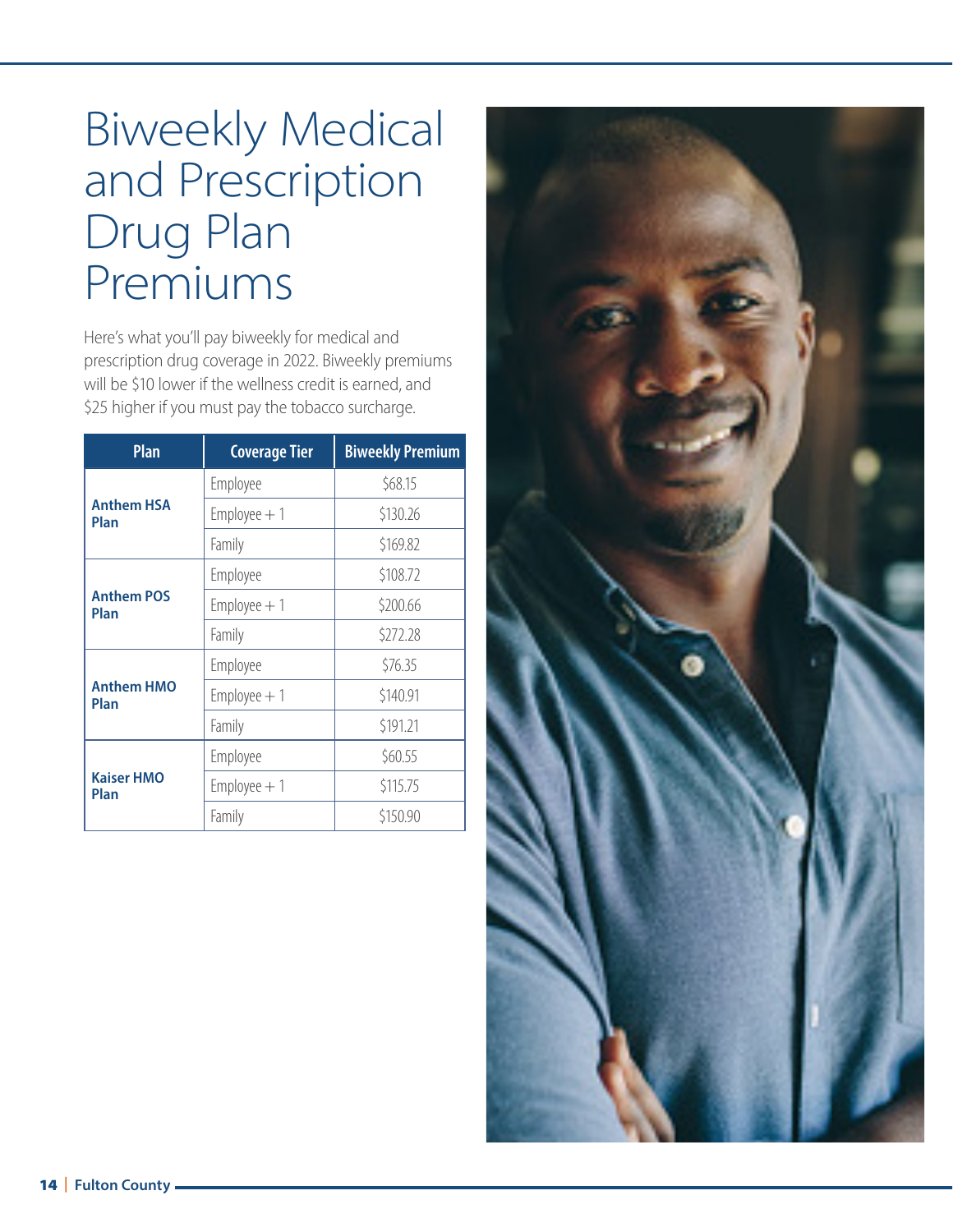

## <span id="page-16-0"></span>Dental Plan Options

Fulton County offers two dental plans for you and your eligible dependents:

- o Aetna Dental HMO Plan  $\alpha$  Aetna Dental PPO Plan
- 

To find an in-network dentist, visit Aetna's website at **[aetna.com/individuals](http://aetna.com/individuals-families/find-a-doctor.html)[families/find-a-doctor.html](http://aetna.com/individuals-families/find-a-doctor.html)**.

#### **Aetna Dental HMO Plan**

Under the Aetna Dental HMO Plan, **you and each enrolled family member choose a primary care dentist**. Your primary care dentist will treat you or refer you for care to other Aetna network providers.

The plan pays benefits for preventive, basic and major care when provided by or referred by your primary care dentist (the exception is orthodontia—it's covered, and you don't need a referral for orthodontic care). **Benefits are** *not* **paid for care provided by or referred by out-of-network dentists, except in emergencies.**

This plan has the following advantages when compared with the Aetna Dental PPO Plan:

- Lower premiums No annual benefit maximum
- No deductible

 Generally, lower out-of-pocket expenses when you receive care

### **Aetna Dental PPO Plan**

Under the Aetna Dental PPO Plan, you can receive benefits for care from in-network or out-of-network dentists. However, you'll pay less for care received from in-network dentists. When you receive care from an out-of-network dental provider, you are responsible for paying the difference in cost if your dentist charges more than Aetna's pre-approved network fees. Plus, you may be required to pay the entire cost of care at the time of treatment and submit a claim for reimbursement.

The Aetna Dental PPO network includes more providers than the Aetna Dental HMO network.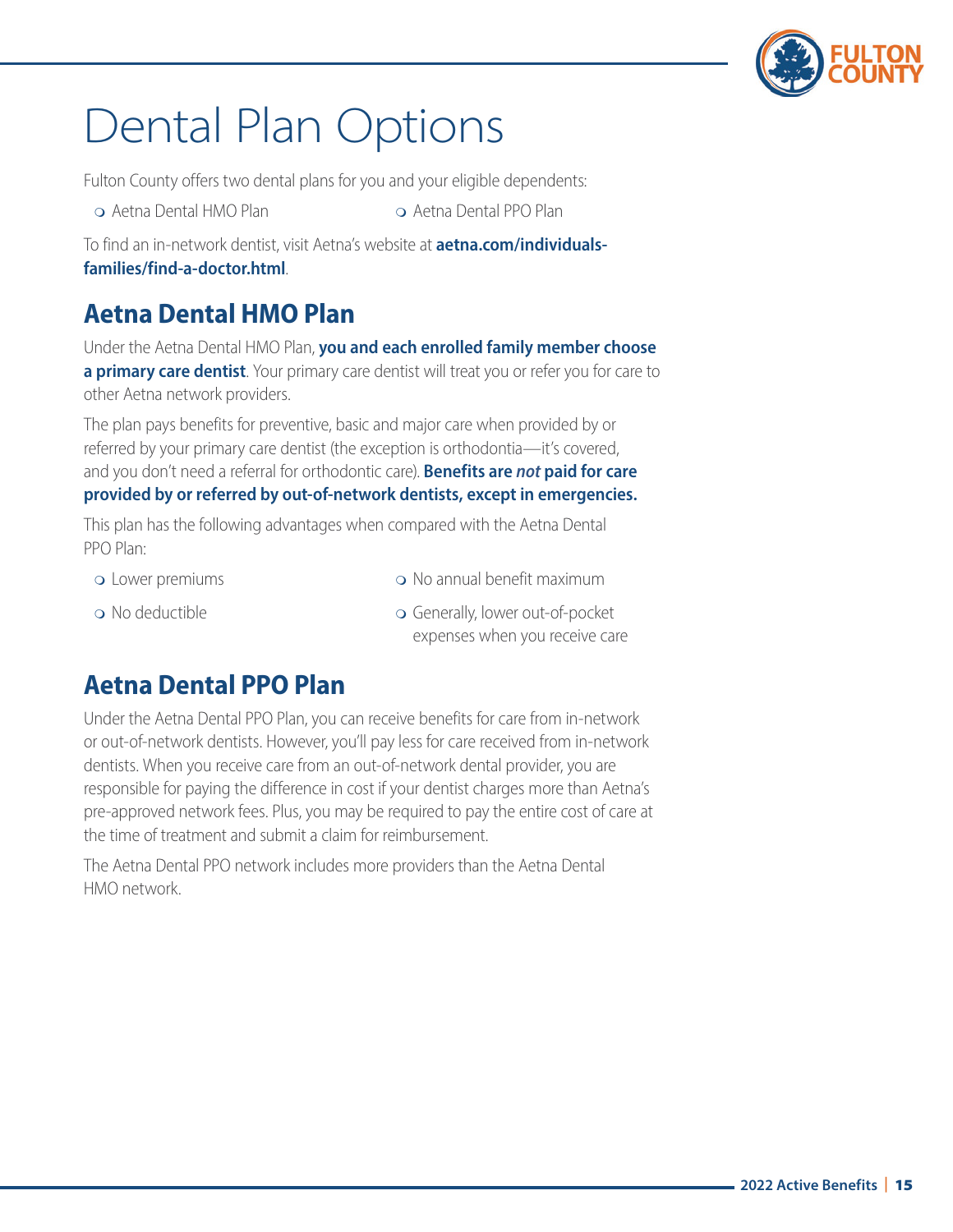### **Dental Plan Comparison**

|                                                                                                                                                              | <b>Aetna Dental HMO Plan</b> |                                      | <b>Aetna Dental PPO Plan</b>                 |
|--------------------------------------------------------------------------------------------------------------------------------------------------------------|------------------------------|--------------------------------------|----------------------------------------------|
|                                                                                                                                                              | <b>In-Network ONLY</b>       | <b>In-Network</b>                    | Out-of-Network*                              |
| <b>Deductible</b>                                                                                                                                            | <b>None</b>                  |                                      | Single: \$50                                 |
|                                                                                                                                                              |                              |                                      | Family: \$150                                |
| <b>Preventive services</b>                                                                                                                                   | 100% covered                 | 100% covered                         | 100% covered PLUS any amount<br>over the R&C |
| <b>Basic services</b>                                                                                                                                        | 100% covered                 | 15%                                  | 15% PLUS any amount<br>over the R&C          |
| <b>Major services</b><br>40%                                                                                                                                 |                              | 50%                                  | 50% PLUS any amount<br>over the R&C          |
| <b>Annual benefit maximum</b>                                                                                                                                | None<br>\$1,500 per person   |                                      |                                              |
| No referral required. \$1,500 copay<br>Deductible: \$50 per person<br>(for 2 years of treatment plus<br><b>Orthodontic services</b><br>2 years of follow-up) |                              | Lifetime maximum: \$1,500 per person |                                              |

\*The usual amount charged by most dental providers in your geographic region, as determined by Aetna.

### **Biweekly Dental Plan Premiums**

| <b>Coverage Tier</b> | <b>Aetna Dental HMO Plan</b> | Aetna Dental PPO Plan |
|----------------------|------------------------------|-----------------------|
| Employee             | \$2.12                       | \$4.10                |
| $Employee+1$         | \$4.14                       | \$8.42                |
| Family               | \$679                        | \$11.04               |

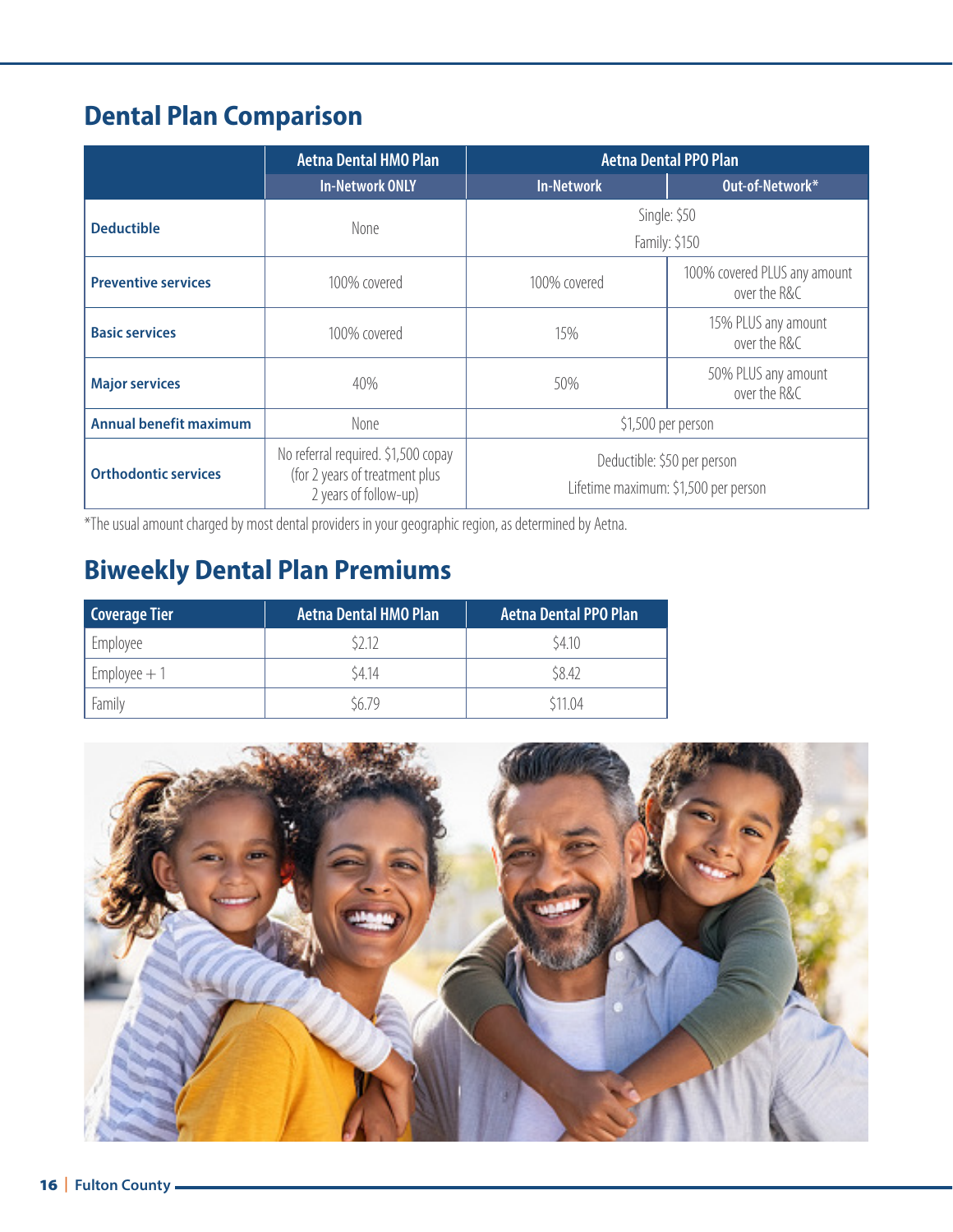

<span id="page-18-0"></span>

### Vision Plan

Under the EyeMed Vision PPO Plan, you can receive vision care, lenses, frames and contact lenses from any provider. If you choose a network provider (including leading optical retailers such as LensCrafters®, Sears Optical and most Pearle Vision® locations), the plan pays greater benefits.

To find a network provider, visit **[eyemedvisioncare.com](http://eyemedvisioncare.com)** or call **866-723-0596**.

**What you'll pay.** The EyeMed Vision PPO Plan costs depend on the coverage you enroll in for 2022.

### **Biweekly Vision Plan Premiums**

| <b>Coverage Tier</b> | <b>EyeMed Vision PPO</b> |
|----------------------|--------------------------|
| <b>Employee</b>      | \$1.47                   |
| <b>Employee + 1</b>  | \$3.02                   |
| <b>Family</b>        | \$3.96                   |

### **Plan Details**

| <b>Services</b>                                       | <b>In-Network</b>                                                | <b>Out-of-Network</b>                                         |  |
|-------------------------------------------------------|------------------------------------------------------------------|---------------------------------------------------------------|--|
| <b>Exam</b> , once every<br>12 months                 | Plan pays 100%, up to \$50                                       | Up to \$50 allowance                                          |  |
| Lenses and frames,<br>once every 12 months            | Up to \$200 allowance*                                           | Up to \$100 allowance                                         |  |
| <b>Contacts</b><br>(instead of glasses<br>and frames) | Up to \$200 allowance<br>(or 100% if medically<br>$necessary)$ * | Up to \$160 allowance (up to<br>\$200 if medically necessary) |  |

\*Unused portion of the \$200 allowance can be used for future services during the plan year. You will receive a 20% discount at in-network providers on items not fully covered by the plan.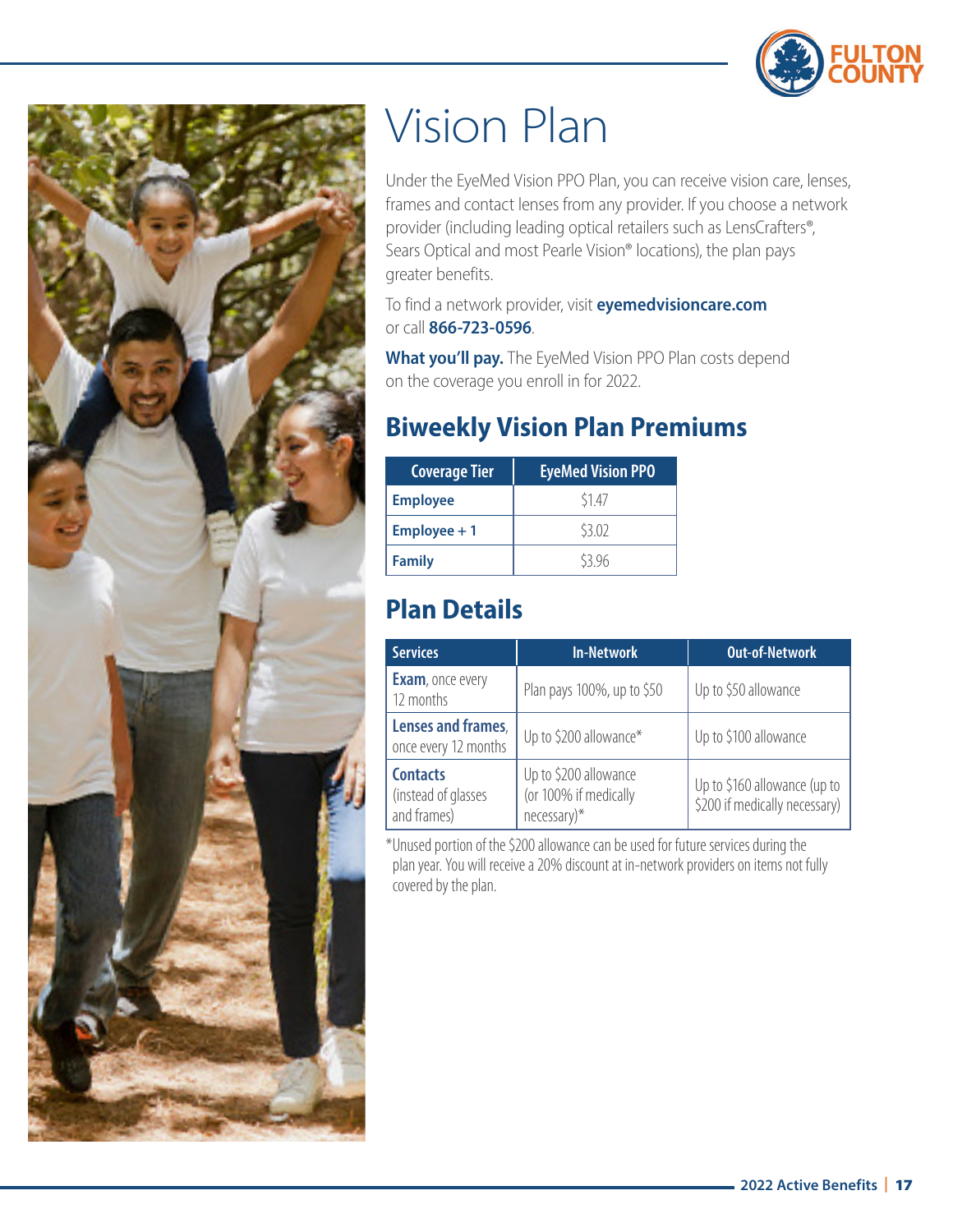# <span id="page-19-0"></span>Employee Assistance Program (EAP)

Even if you don't enroll in Fulton County medical plan coverage, you and your eligible family members have access to the EAP, which is administered by Anthem Blue Cross Blue Shield of Georgia. The EAP provides 100% free, confidential, short-term assistance and counseling to help individuals resolve a variety of personal concerns. Your free EAP resources include:

- Toll-free telephone consultations and crisis management with a licensed mental health professional
- Up to **eight** face-to-face counseling sessions to address personal and/or work-related problems, including stress, depression, anxiety, health and wellness
- Legal services, including a 30-minute phone or in-person consultation with an attorney, as well as a 25% discount off normal attorney fees if additional services are required
- Customized resources and referrals for child care and senior care
- Access to the Anthem website with a library of articles on mental health, stress management, relationships, substance abuse, financial resources and more

EAP services are available 24 hours a day, seven days a week. Call **800-999-7222** or visit **[anthemeap.com](http://anthemeap.com)** (password: Fulton).

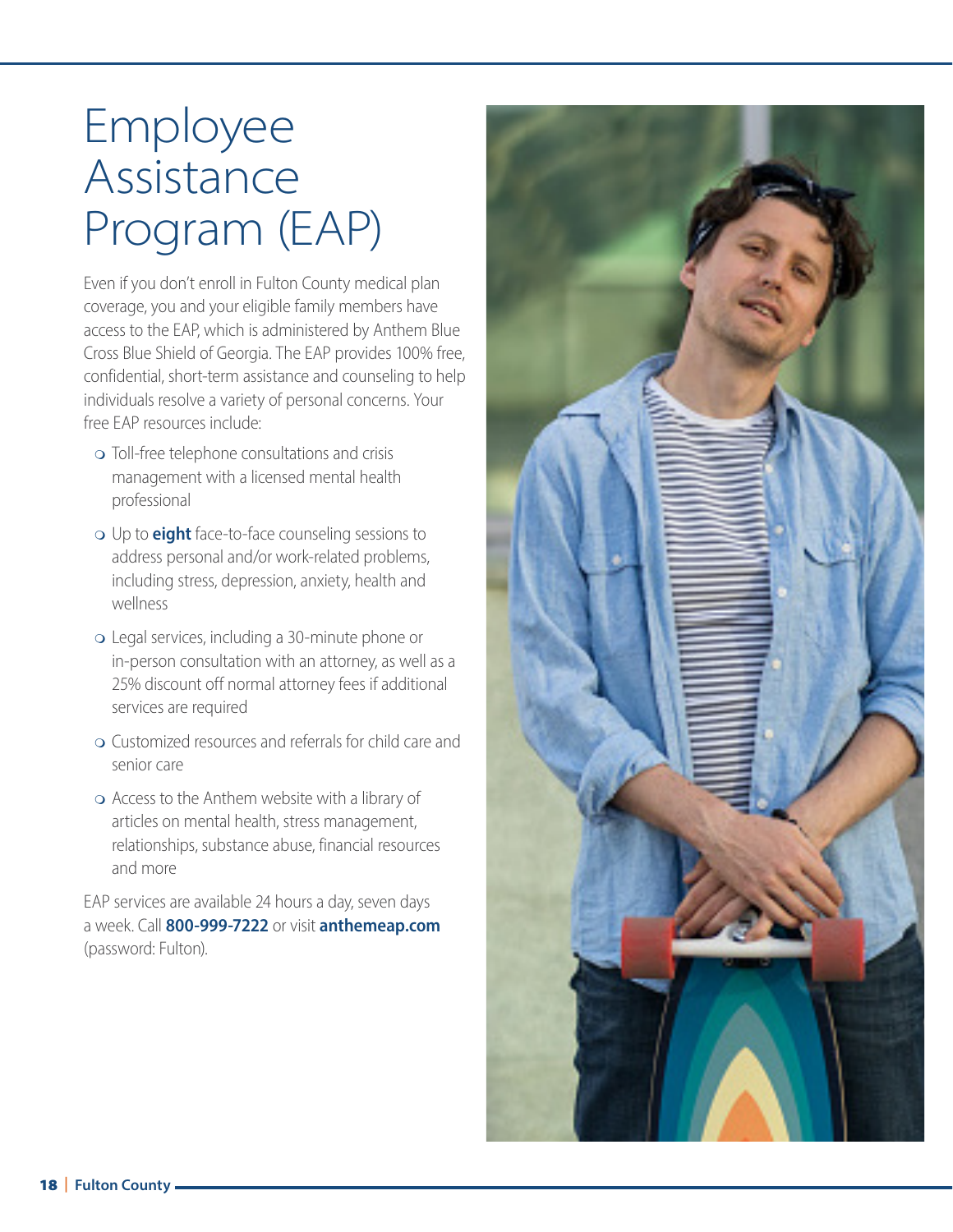

<span id="page-20-0"></span>

### Long-Term **Disability** Coverage

Being without a source of income if you're ill or injured and can't work for an extended time is a threat to your family's financial security.

Our Long-Term Disability Plan, insured and administered by MetLife, provides additional financial security to you and your family if you become disabled and unable to work. **This valuable coverage is provided by Fulton County at no cost to you.** Coverage is automatic; enrollment is not necessary. Once your coverage is approved, the plan pays a portion of your income if you can no longer work due to a non-workrelated illness or injury that lasts more than 180 days. After a 180-day waiting period, you are eligible for a monthly benefit equal to 60% of your base pay.

The maximum monthly benefit amount is \$5,000. If you become disabled before reaching age 60, benefits may continue until age 65. If you become disabled at age 60 or older, the maximum benefit period varies. Your Fulton County benefits may be reduced by any income benefits from other sources.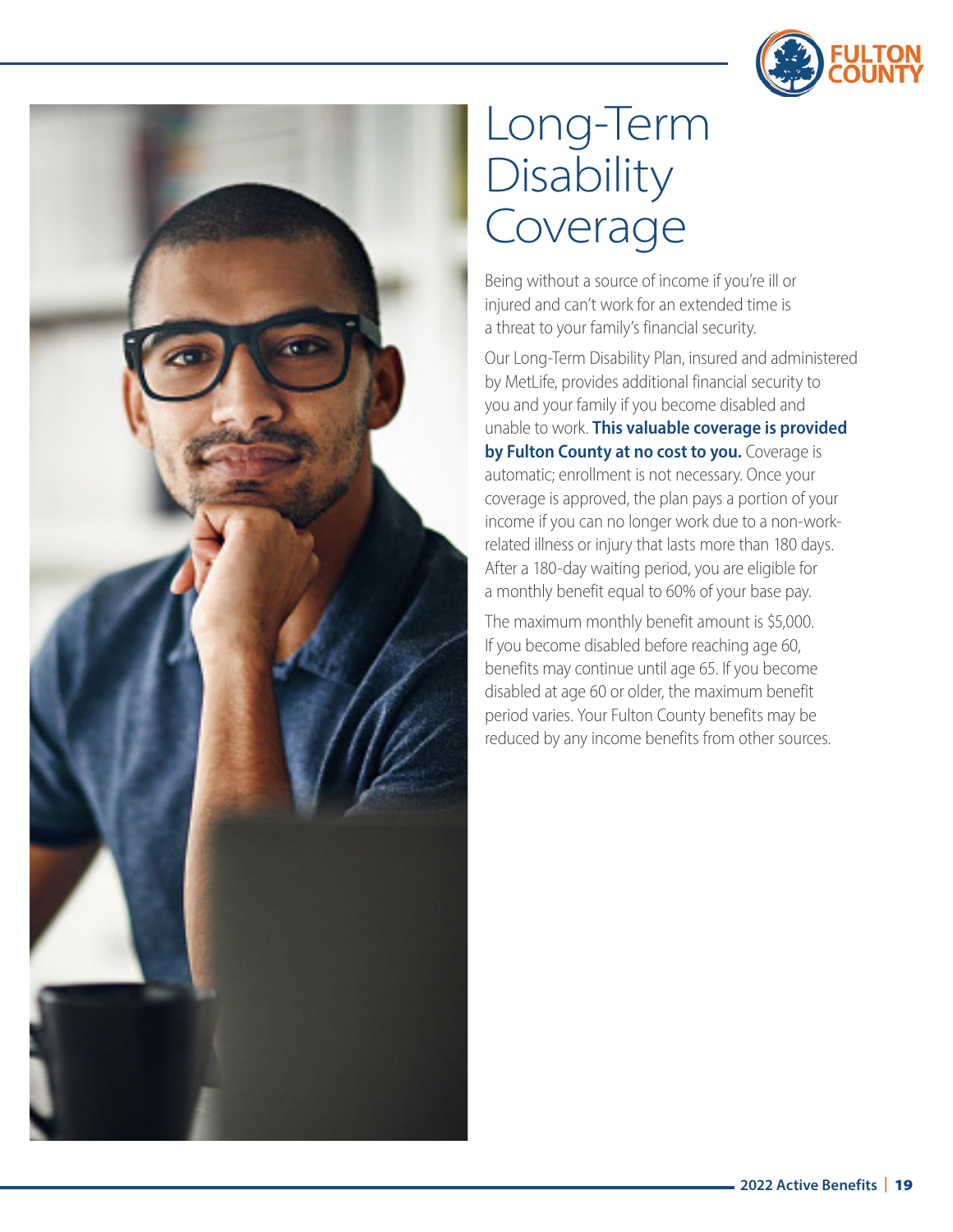# <span id="page-21-0"></span>Life Insurance

**Basic Life and Accidental Death and Dismemberment (AD&D) Insurance** of \$50,000 is available to you for a biweekly before-tax premium of \$0.79.

**Spouse Term Life Insurance** of \$10,000 is available to cover your spouse for a biweekly after-tax premium of \$0.54. Proof of your spouse's good health is required.

**Dependent Term Life Insurance** coverage of \$10,000 is available for your dependent children (age 15 days to 26 years) on an after-tax basis. You'll pay a biweekly after-tax premium of \$0.54 for all dependent children. For dependent children from live birth to age 14 days, the benefit payable is \$100.

**Supplemental Term Life Insurance** coverage through MetLife is available for you to purchase on an after-tax basis.

Supplemental Life coverage can be purchased in increments of \$25,000, up to \$300,000. If you purchased Supplemental Life coverage in 2021, you may purchase up to \$25,000 without proof of good health; coverage amounts higher than \$25,000 require proof of good health. If you didn't purchase Supplemental Life coverage in 2021, you must provide proof of good health for any amount.

|                                                                                            | <b>Benefit Amount</b> | <b>Biweekly Premium</b> |
|--------------------------------------------------------------------------------------------|-----------------------|-------------------------|
| <b>Employee</b><br><b>Supplemental</b><br><b>Term Life</b><br><b>Insurance</b><br>premiums | \$25,000              | \$3.75                  |
|                                                                                            | \$50,000              | \$7.50                  |
|                                                                                            | \$75,000              | \$11.25                 |
|                                                                                            | \$100,000             | \$15.00                 |
|                                                                                            | \$125,000             | \$18.75                 |
|                                                                                            | \$150,000             | \$22.50                 |
|                                                                                            | \$175,000             | \$26.25                 |
|                                                                                            | \$200,000             | \$30.00                 |
|                                                                                            | \$225,000             | \$33.75                 |
|                                                                                            | \$250,000             | \$37.50                 |
|                                                                                            | \$275,000             | \$41.25                 |
|                                                                                            | \$300,000             | \$45.00                 |

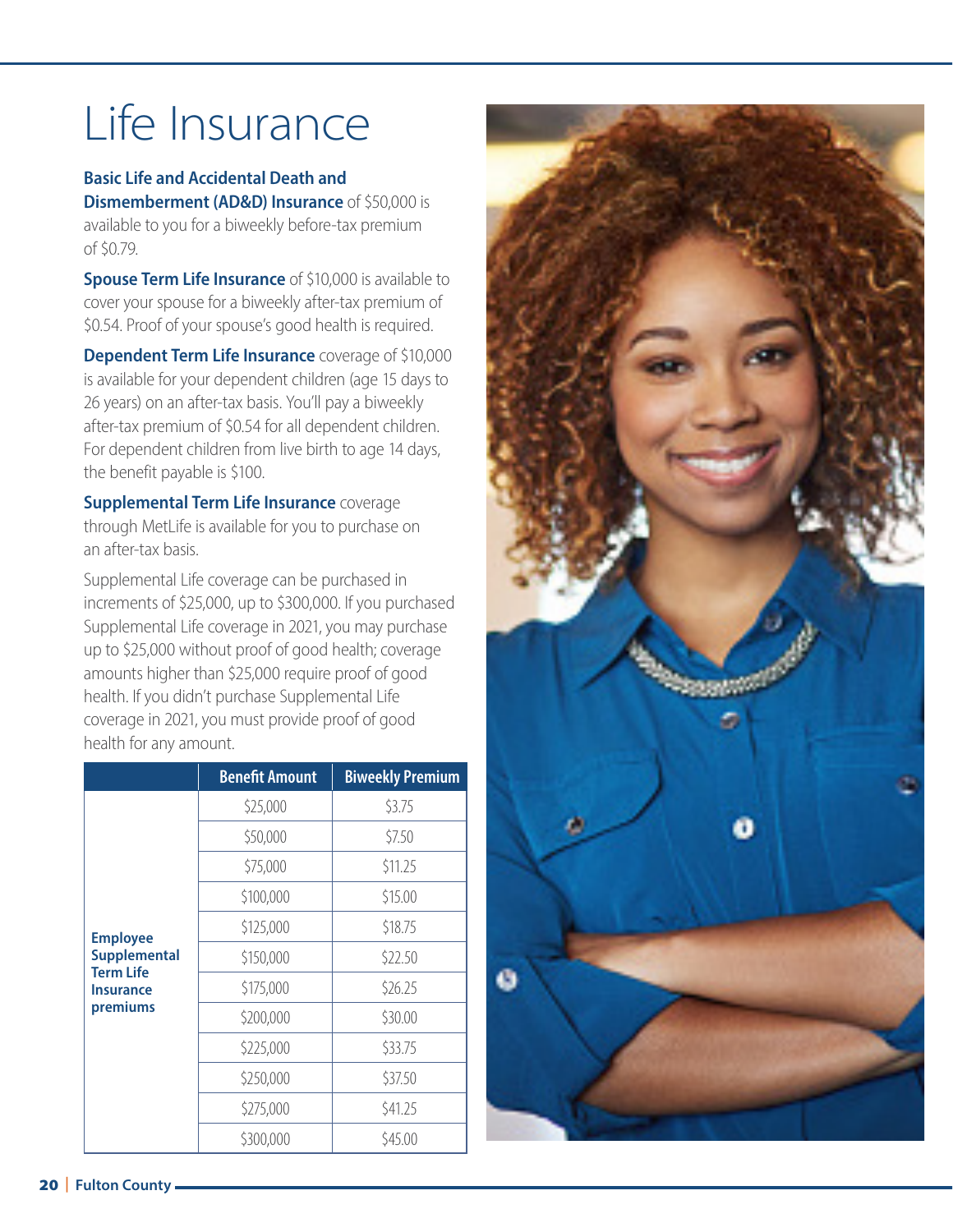

# <span id="page-22-0"></span>Additional MetLife Benefits

MetLife provides additional benefits at no cost to Fulton County employees enrolled in Basic or Supplemental Life Insurance. Contact MetLife at **800-438-6388** to access these services.

| <b>Benefit</b>                     | <b>Description</b>                                                                                                                                       |  |
|------------------------------------|----------------------------------------------------------------------------------------------------------------------------------------------------------|--|
| <b>Funeral assistance</b>          | Work with compassionate counselors who assist with personalizing<br>funeral arrangements in a comforting environment.                                    |  |
| <b>Funeral planning/discounts</b>  | Access the largest network of funeral homes and cemeteries, pre-plan<br>with an advisor, and receive discounts on funeral services.                      |  |
| <b>Digital legacy</b>              | Create your digital legacy with MetLife Infinity by capturing and<br>securing important documents like deeds and wills, as well as photos<br>and videos. |  |
| <b>Grief counseling</b>            | Speak face to face with a licensed counselor to cope with a loss<br>or major life change.                                                                |  |
| <b>Will preparation*</b>           | Work one-on-one with an attorney in person or on the phone to<br>prepare or update a will, or access will preparation services online.                   |  |
| <b>Estate resolution services*</b> | Settle an estate one-on-one or over the phone with an attorney.                                                                                          |  |

\*Only available to employees enrolled in Supplemental Life Insurance